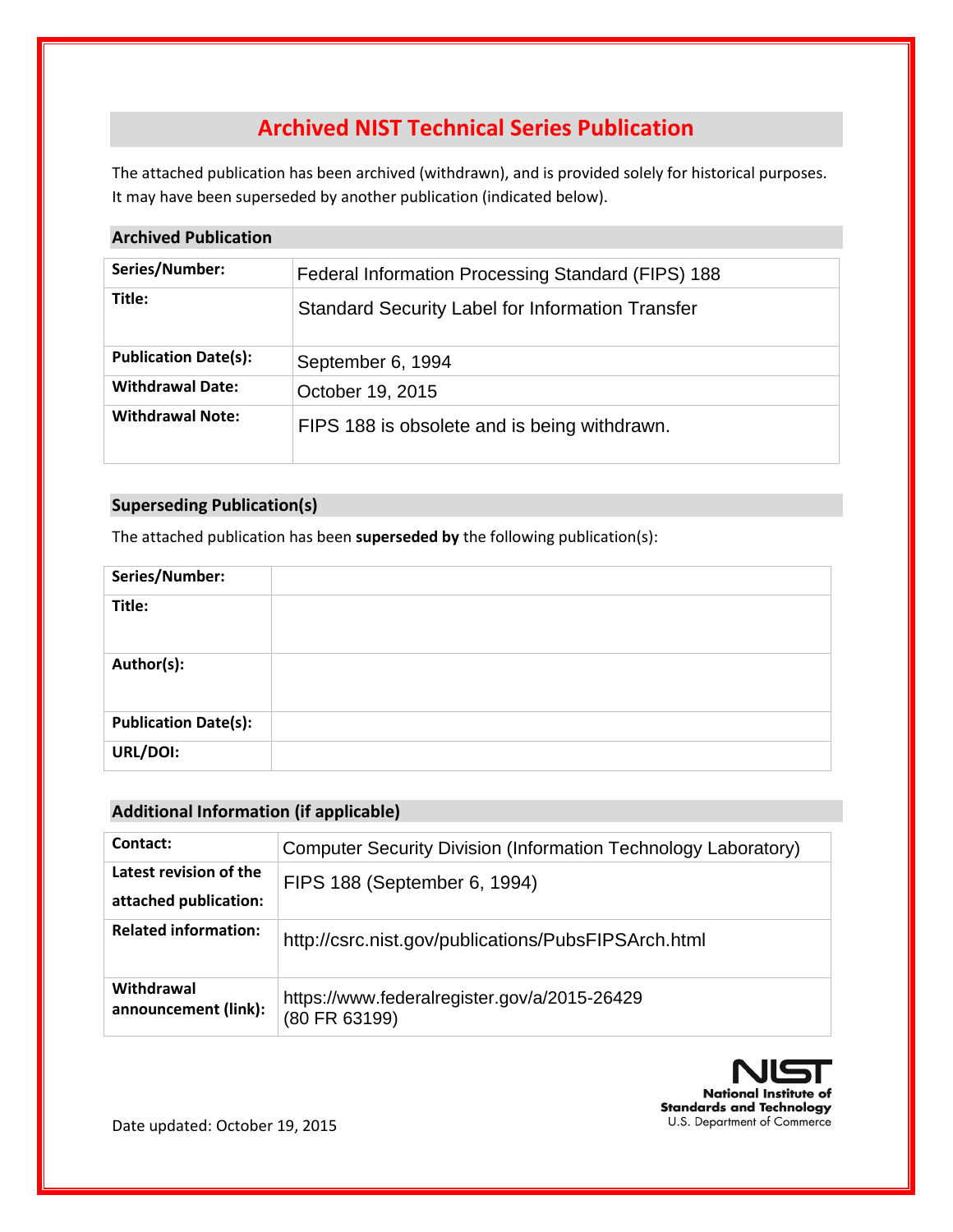Federal Information Processing Standards Publication

1994 September 6

U.S. DEPARTMENT OF COMMERCE / National Institute of Standards and Technology

# **Standard Security Label for Information Transfer**

CATEGORY: COMPUTER SECURITY SUBCATEGORY: SECURITY LABELS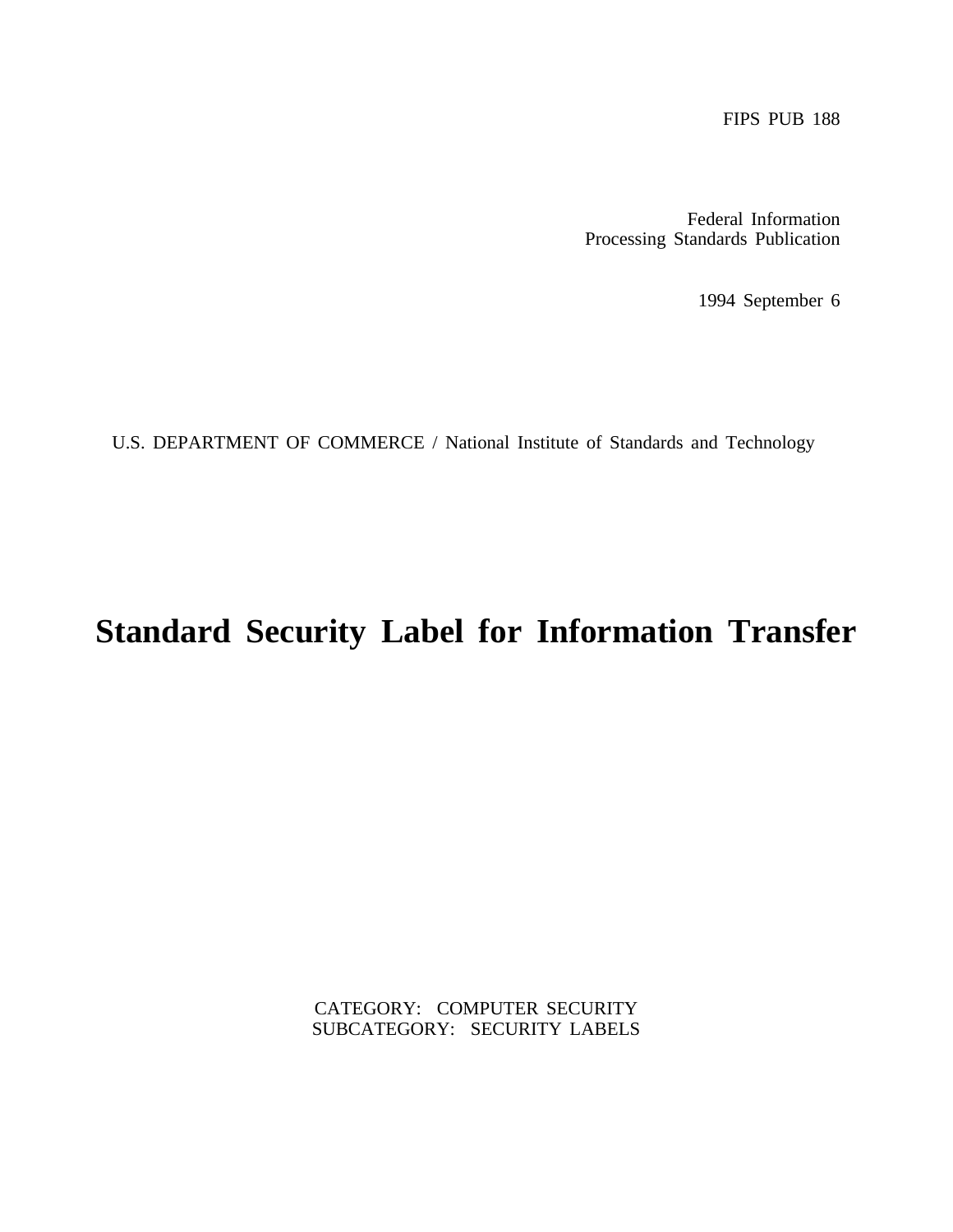#### U.S. DEPARTMENT OF COMMERCE, Ronald H. Brown, *Secretary* NATIONAL INSTITUTE OF STANDARDS AND TECHNOLOGY, Arati Prabhakar, *Director*

#### **Foreword**

The Federal Information Processing Standards Publication Series of the National Institute of Standards and Technology (NIST) is the official publication relating to standards and guidelines adopted and promulgated under the provisions of Section 111(d) of the Federal Property and Administrative Services Act of 1949 as amended by the Computer Security Act of 1987, Public Law 100-235. These mandates have given the Secretary of Commerce and NIST important responsibilities for improving the utilization and management of computer and related telecommunications systems in the Federal Government. The NIST, through the Computer Systems Laboratory, provides leadership, technical guidance, and coordination of Government efforts in the development of standards and guidelines in these areas.

Comments concerning Federal Information Processing Standards Publications are welcomed and should be addressed to the Director, Computer Systems Laboratory, National Institute of Standards and Technology, Gaithersburg, MD, 20899.

> James H. Burrows, Director Computer Systems Laboratory

#### **Abstract**

Information Transfer security labels convey information used by protocol entities to determine how to handle data communicated between open systems. Information on a security label can be used to control access, specify protective measures, and determine handling restrictions required by a communications security policy. This standard defines a security label syntax for information exchanged over data networks and provides encodings of that syntax for use at the Application and Network Layers. The syntactic constructs defined in this standard are intended to be used along with semantics provided by the authority establishing the security policy for the protection of the information exchanged. A separate NIST document, referenced in an informative appendix, defines a Computer Security Objects Register (CSOR) that serves as repository for label semantics.

Key words: Application Layer security, computer communications security, Computer Security Objects Register, Federal Information Processing Standard, Information Transfer security labels, Network Layer security, security labels, security protocols.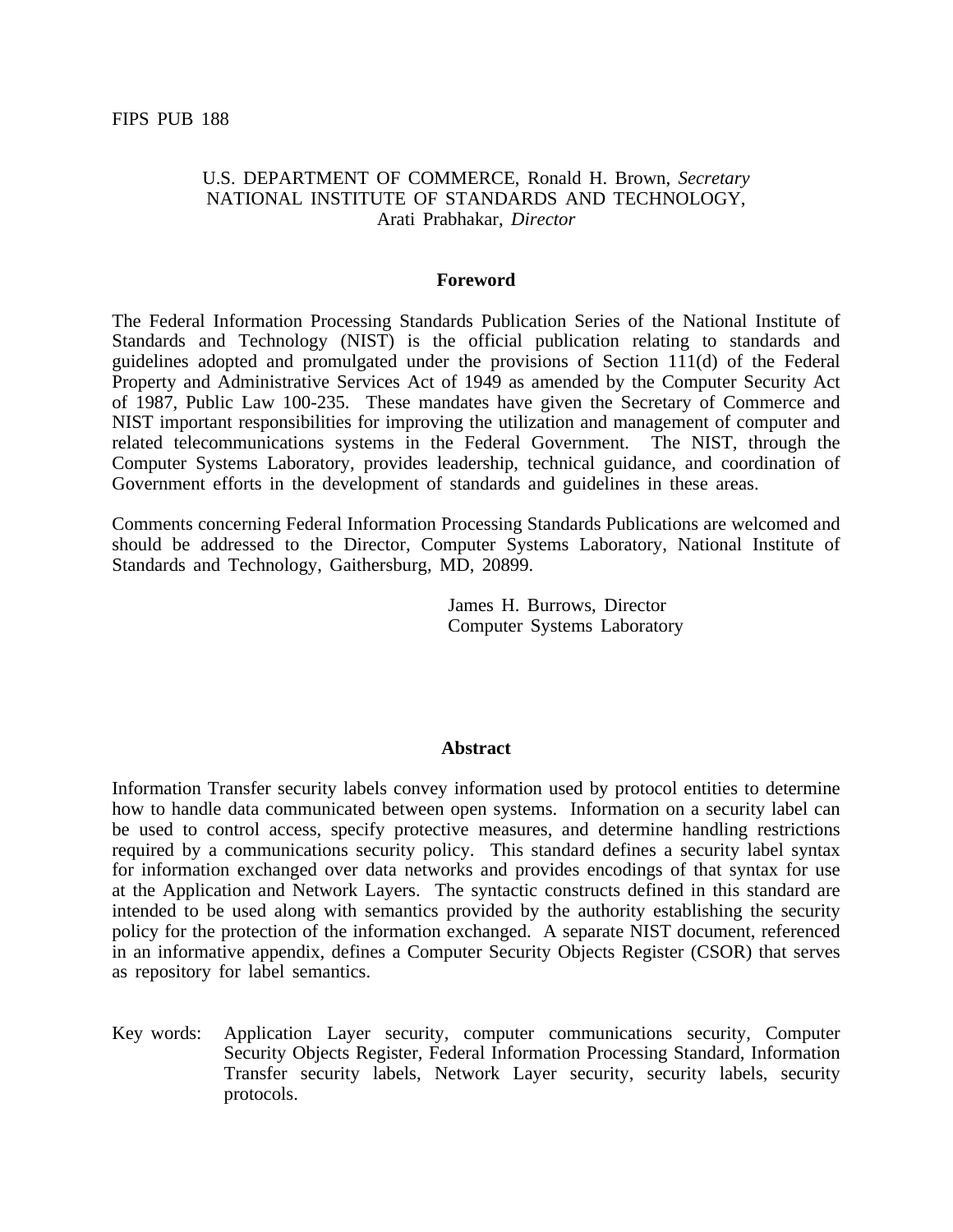#### Federal Information Processing Standard Publication 188

1994 September 6

#### ANNOUNCING A

# Standard Security Label for Information Transfer

Federal Information Processing Standards Publications (FIPS PUBS) are issued by the National Institute of Standards and Technology (NIST) after approval by the Secretary of Commerce pursuant to Section 111(d) of the Federal Property and Administrative Services Act of 1949 as amended by the Computer Security Act of 1987, Public Law 100-235.

**Name of Standard**: Standard Security Label for Information Transfer.

**Category of Standard**: Computer Security, Security Labels

**Explanation**: Security labels convey information used by protocol entities to determine how to handle data communicated between open systems. Information on a security label can be used to control access, specify protective measures, and determine additional handling restrictions required by a communications security policy.

This standard defines a security label syntax for information exchanged over data networks and provides label encodings for use at the Application and Network Layers. The syntactic constructs defined in this standard are intended to be used along with semantics provided by the authority establishing the security policy for the protection of the information exchanged. A separate NIST document, referenced in an informative appendix, defines a Computer Security Objects Register (CSOR) that serves as repository for label semantics. The CSOR assigns a unique identifier to each set of interpretation and handling rules, this enables the communicating parties to agree on the semantics for the interpretation of the labels. The separation of the label syntax from its semantics enables a few basic label structures to support multiple security policies.

The label presented here defines security tags that may be combined into tag sets to carry securityrelated information. Five basic security tag types allow security information to be represented as bit maps, attribute enumerations, attribute range selections, hierarchical security levels, or as user-defined data. Because of inherent differences in layer functionality, the security label defined in this document is expressed both as an abstract label syntax specification for the OSI Application Layer and an encoding optimized for use at the Network Layer.

**Approving Authority**: Secretary of Commerce.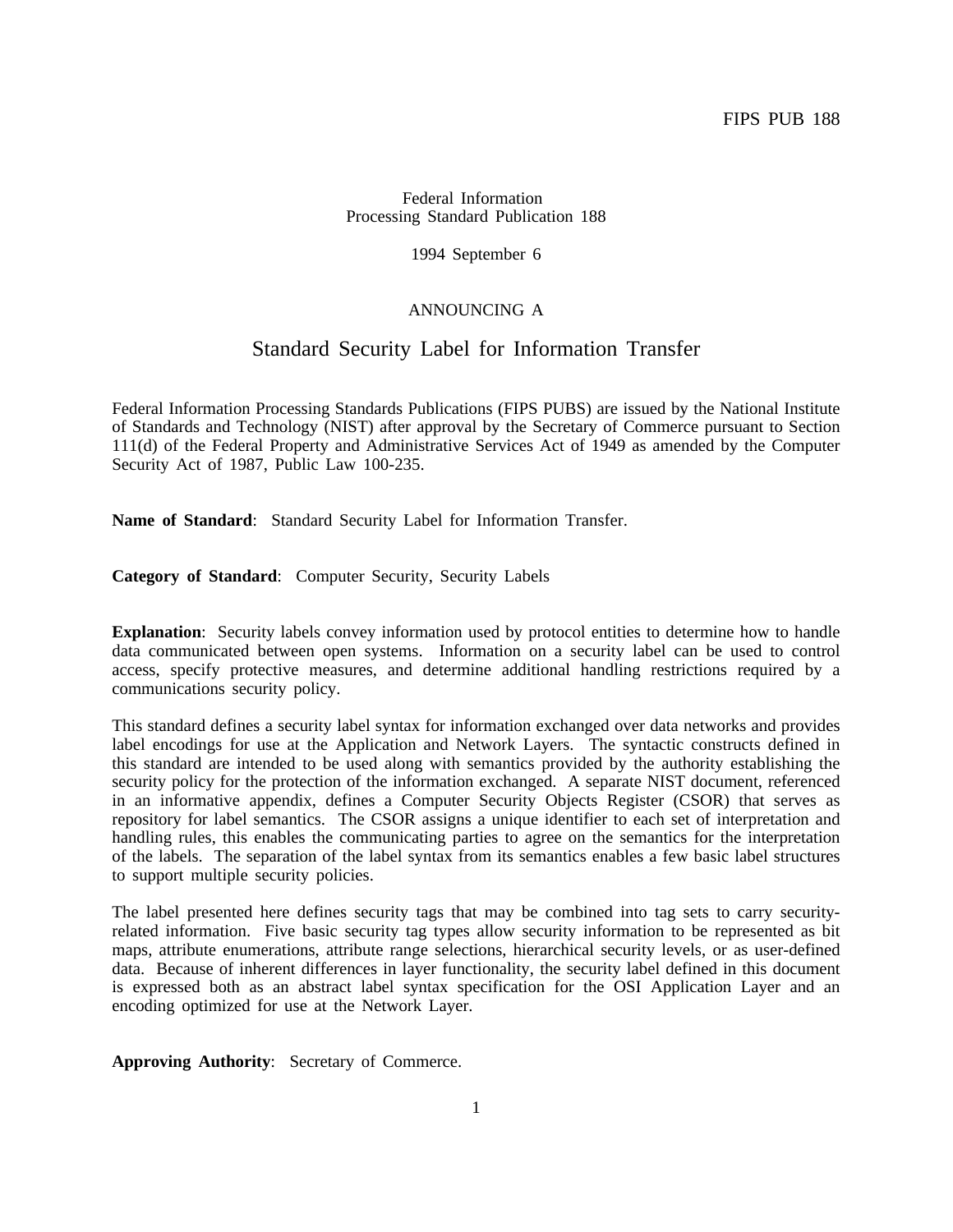**Maintenance Agency**: U.S. Department of Commerce, National Institute of Standards and Technology, Computer Systems Laboratory

#### **Cross Index**:

- a. Federal Information Resources Management Regulations, subpart 201-20.303, Standards, and subpart 201-39.1002, Federal Standards.
- b. General Procedures for Registering Computer Security Objects, NISTIR 5308, December 1993.
- c. Security Labels for Open Systems An Invitational Workshop, NISTIR 4362, June 1990.
- d. Standard Security Label for GOSIP An Invitational Workshop, NISTIR 4614, June 1991.

**Scope**: This standard defines syntactic constructs for conveying security label information when Government sensitive but unclassified data is exchanged over computer networks. The syntactic constructs defined in this standard are intended to be used along with semantics provided by the authority establishing security policy for the protection of the information exchanged. NIST has established a Computer Security Objects Register (CSOR) that will serve as repository for label semantics. Informative Appendix A of this standard provides further details on the CSOR.

This standard does not discuss the physical labeling of information or storage media and information displayed on a computer screen or other peripherals. Labeling of information stored in internal memory and storage media (e.g. hard disks, compact disks, magnetic tapes, etc.) is also outside of the scope of this standard. The protection of data in transit and their associated labels along with the binding between the data and the labels is the responsibility of the communications protocols involved in the transfer and therefore not discussed here. Compliance with this standard does not provide assurance of the suitability of an implementation for the protection of data according to specific security policies. That assessment must be made through the appropriate evaluation and certification processes.

**Applicability**: This standard applies to U.S. Government communications systems required by agency security policy to label sensitive but unclassified data when exchanged over data networks. Although this standard is intended for use on systems handling unclassified information, it could be adopted by the appropriate authorities for use on systems handling classified information.

Complying implementations shall be capable of transmitting, receiving, and obtaining information from security labels based on the specifications in this document.

**Specifications**: Federal Information Processing Standard (FIPS) 188, Standard Security Label for Information Transfer (affixed).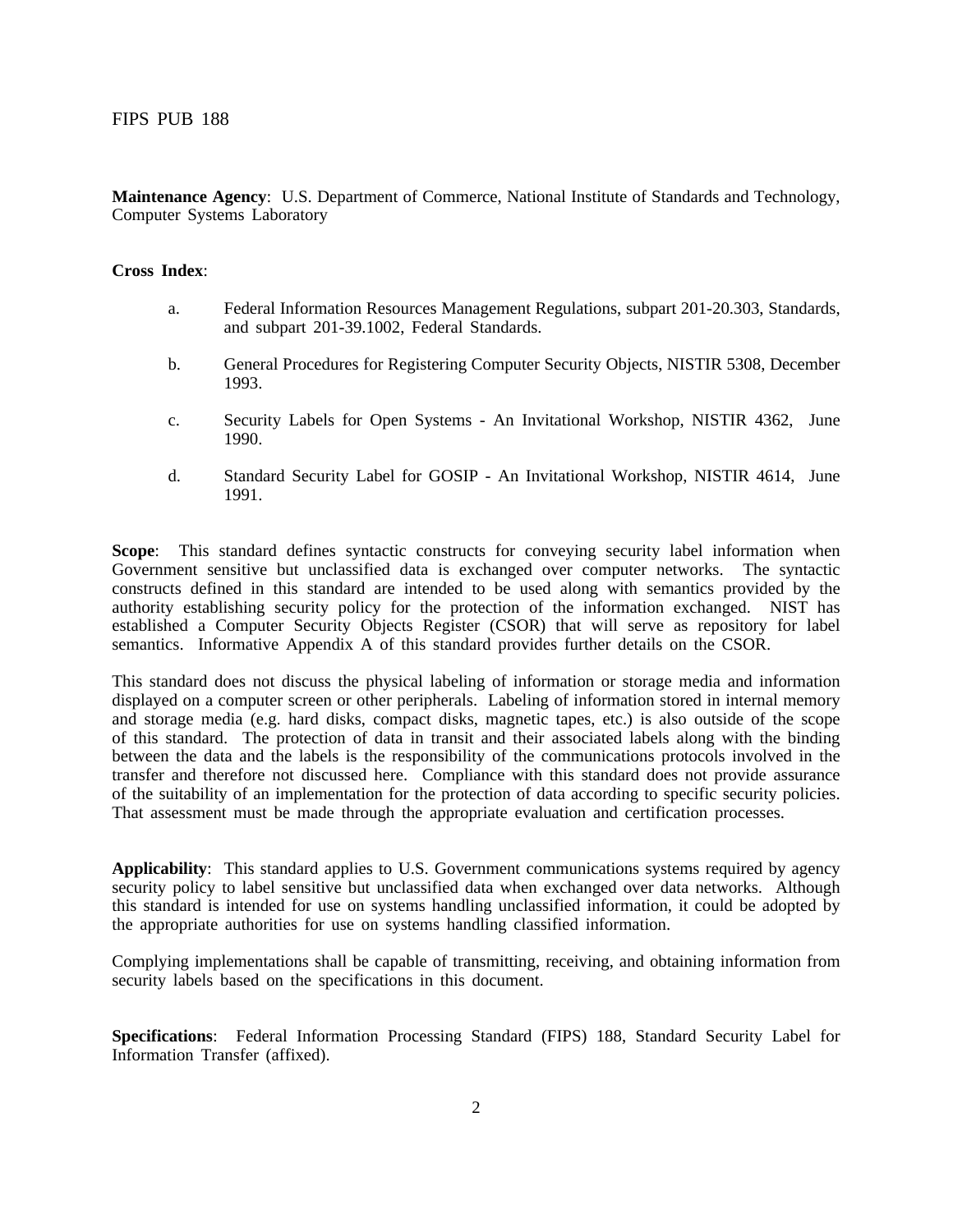**Implementation Schedule**: This standard becomes effective 1995 March 1.

**Waiver Procedure**: Under certain exceptional circumstances, the heads of Federal departments and agencies may approve waivers to Federal Information Processing Standards (FIPS). The head of such agency may redelegate such authority only to a senior official designated pursuant to section 3506(b) of Title 44, United States Code. Waiver shall be granted only when:

- a. Compliance with a standard would adversely affect the accomplishment of the mission of an operator of a Federal computer system; or
- b. Compliance with a standard would cause a major adverse financial impact on the operator which is not offset by Government-wide savings.

Agency heads may act upon a written waiver request containing the information detailed above. Agency heads may also act without a written waiver request when they determine that conditions for meeting the standard cannot be met. Agency heads may approve waivers only by a written decision which explains the basis on which the agency head made the required finding(s). A copy of each decision, with procurement sensitive or classified portions clearly identified, shall be sent to: National Institute of Standards and Technology; ATTN: FIPS Waiver Decisions, Technology Building, Room B-154, Gaithersburg, MD 20899.

In addition, notice of each waiver granted and each delegation of authority to approve waivers shall be sent promptly to the Committee on Government Operations of the House of Representatives and the Committee on Governmental Affairs of the Senate and shall be published promptly in the Federal Register.

When the determination on a waiver applies to the procurement of equipment and/or services, a notice of the waiver determination must be published in the Commerce Business Daily as a part of the notice of solicitation for offers of an acquisition or, if the waiver determination is made after that notice is published, by amendment to such notice.

A copy of the waiver, any supporting documents, the document approving the waiver and any accompanying documents, with such deletions as the agency is authorized and decides to make under United States Code Section 552(b), shall be part of the procurement documentation and retained by the agency.

**Where to Obtain Copies**: Copies of this publication are for sale by the National Technical Information Service, U.S. Department of Commerce, Springfield, VA 22161. When ordering, refer to Federal Information Processing Standards Publication 188 (FIPSPUB188), and identify the title. When microfiche is desired, this should be specified. Prices are published by NTIS in current catalogs and other issuances. Payment may be made by check, money order, deposit account or charged to a credit card accepted by NTIS.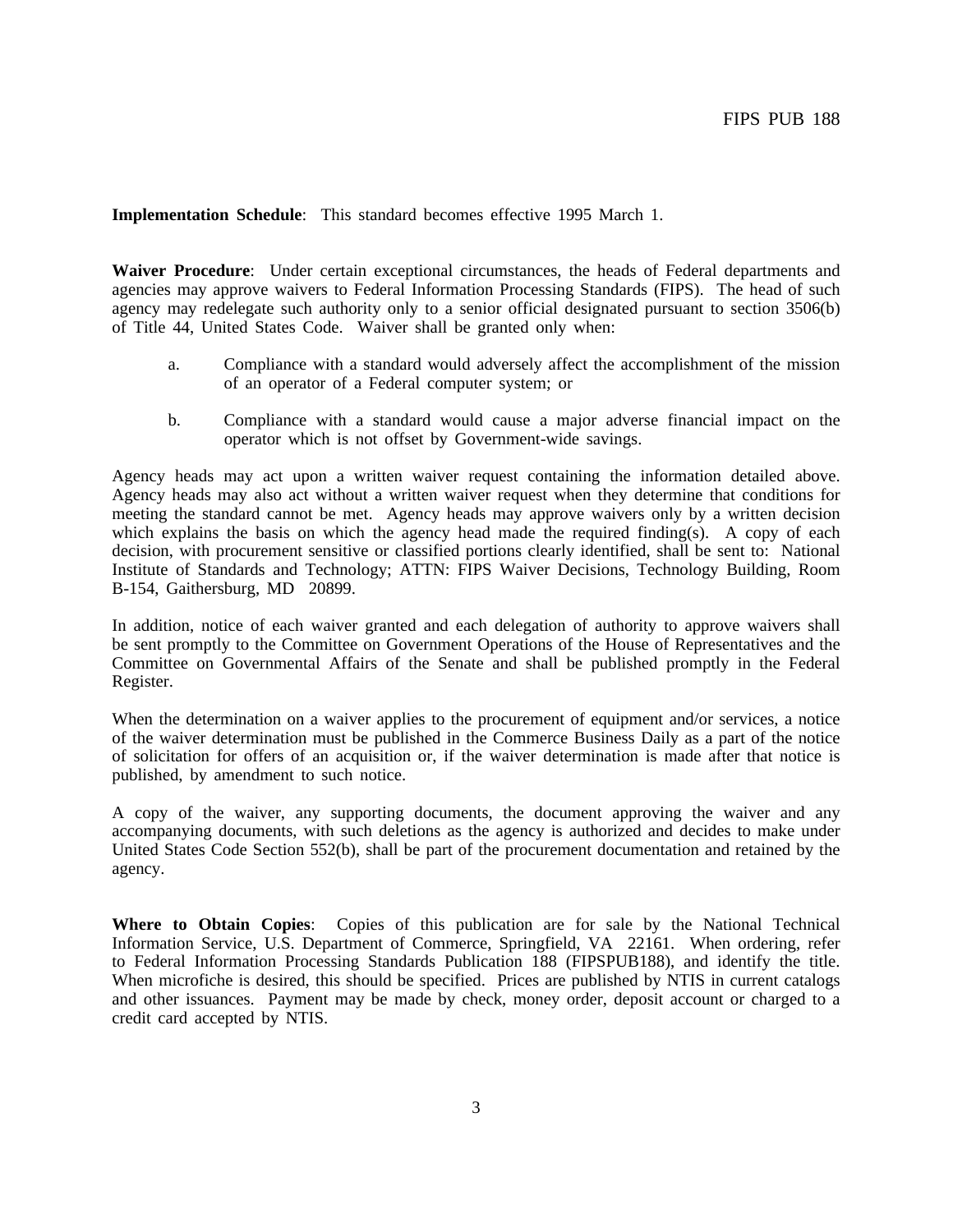# Federal Information Processing Standard Publication 188

# 1994 September 6

# Specifications for a

# Standard Security Label for Information Transfer

|    | 6                                                                                                                                                                                                                                                                                                                                                                                                                                                                                                                                                             |                                                                      |  |  |  |  |
|----|---------------------------------------------------------------------------------------------------------------------------------------------------------------------------------------------------------------------------------------------------------------------------------------------------------------------------------------------------------------------------------------------------------------------------------------------------------------------------------------------------------------------------------------------------------------|----------------------------------------------------------------------|--|--|--|--|
| 2. |                                                                                                                                                                                                                                                                                                                                                                                                                                                                                                                                                               | 6                                                                    |  |  |  |  |
| 3. | ACRONYMS AND DEFINITIONS<br>3.1<br>3.2                                                                                                                                                                                                                                                                                                                                                                                                                                                                                                                        | 7<br>7<br>7                                                          |  |  |  |  |
|    | 4. GENERIC STANDARD SECURITY LABEL SYNTAX<br>4.1<br>4.2<br>Security Tag Type $1, \ldots, \ldots, \ldots, \ldots, \ldots, \ldots, \ldots, \ldots$<br>4.2.1<br>4.2.2<br>Security Tag Type $2 \ldots \ldots \ldots \ldots \ldots \ldots \ldots \ldots \ldots$<br>4.2.3<br>Security Tag Type $5 \ldots \ldots \ldots \ldots \ldots \ldots \ldots \ldots \ldots$<br>Security Tag Type $6 \ldots \ldots \ldots \ldots \ldots \ldots \ldots \ldots \ldots$<br>4.2.4<br>Security Tag Type $7 \ldots \ldots \ldots \ldots \ldots \ldots \ldots \ldots \ldots$<br>4.2.5 | 9<br>9<br>10<br>10<br>10<br>11<br>11<br>11                           |  |  |  |  |
|    | 5. APPLICATION LAYER STANDARD SECURITY LABEL SYNTAX<br>5.1 ASN.1 Definition for the Standard Security Label                                                                                                                                                                                                                                                                                                                                                                                                                                                   | 12<br>12                                                             |  |  |  |  |
| 6. | NETWORK LAYER SECURITY LABEL SPECIFICATION<br>6.1<br>6.2<br>6.3<br>6.4<br>6.5<br>6.5.1<br>6.5.2<br>6.5.3<br>6.6<br>6.6.1 Restrictive Security Attribute Bit Map<br>6.7                                                                                                                                                                                                                                                                                                                                                                                        | 13<br>13<br>13<br>14<br>14<br>14<br>14<br>15<br>15<br>15<br>15<br>16 |  |  |  |  |
|    |                                                                                                                                                                                                                                                                                                                                                                                                                                                                                                                                                               | 16                                                                   |  |  |  |  |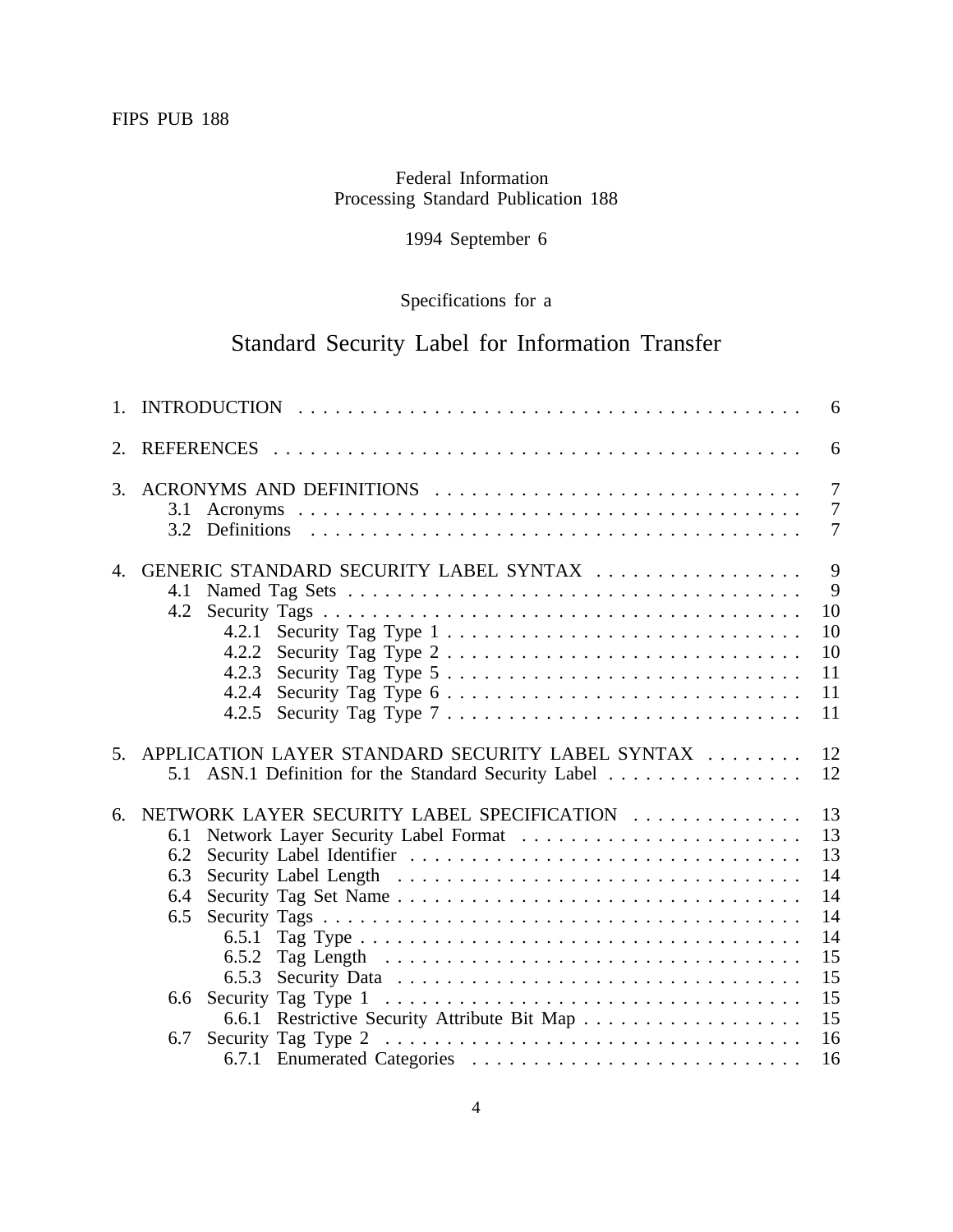|                                             | - 17      |
|---------------------------------------------|-----------|
|                                             | - 17      |
| 6.9.1 Permissive Security Attribute Bit Map | -17       |
|                                             | - 18      |
|                                             | - 19      |
|                                             |           |
|                                             | <b>20</b> |
|                                             | -20       |
|                                             | 21        |
| B.4                                         | -22       |
| B.5                                         | 22        |
|                                             | 23        |
|                                             |           |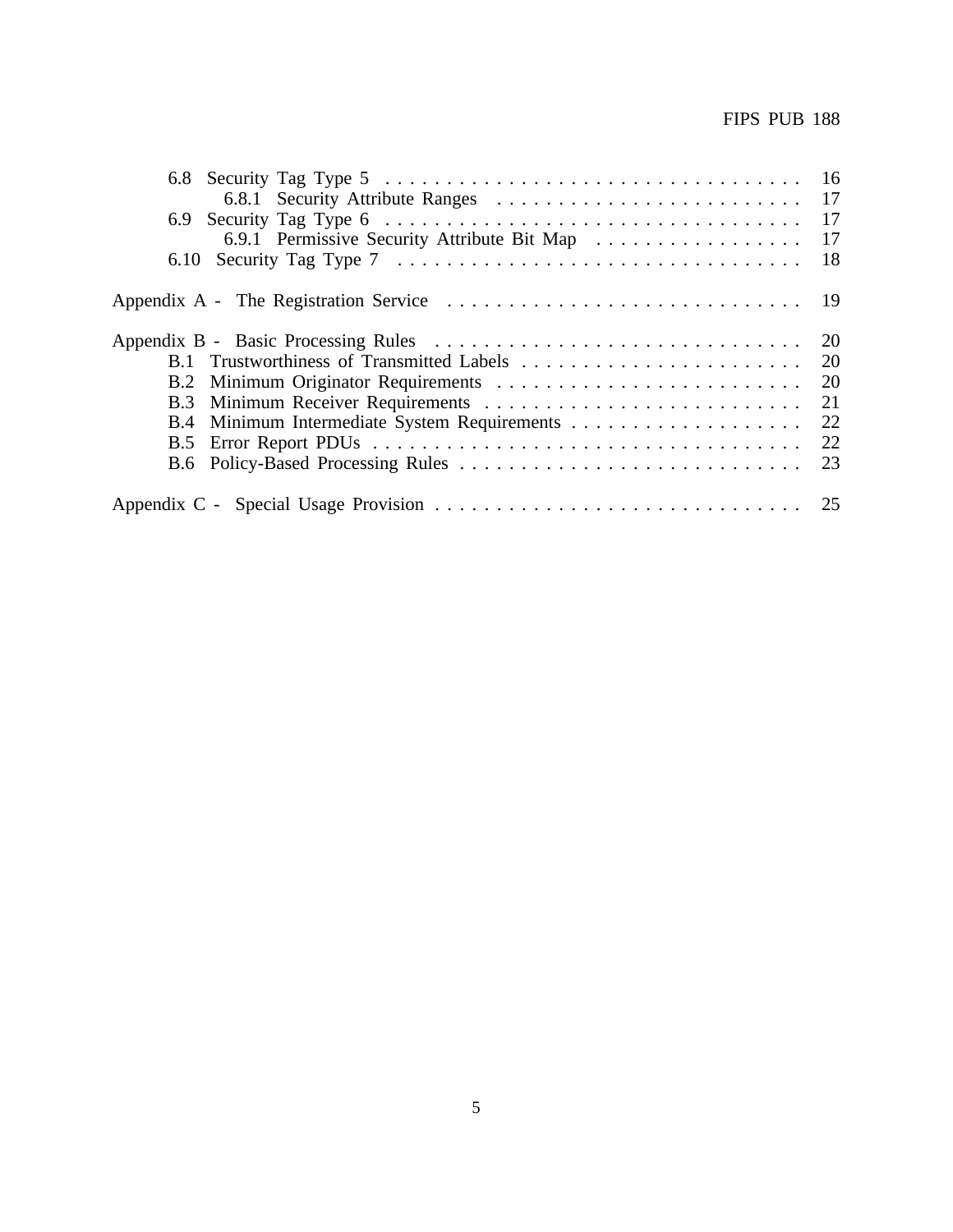#### <span id="page-8-0"></span>**1. INTRODUCTION**

U. S. Government agencies are required to protect data essential to their operations. This requirement covers data stored, processed, and transmitted by computer and communications systems. The security label presented in this standard provides syntactic constructs that can be used to convey security information along with electronically exchanged data.

The information on a security label may indicate possible damage due to accidental or malicious disclosure, modification, or destruction of data. Labels can be used to make access control decisions, specify protective measures, and indicate handling restrictions required by the applicable security policy.

This document defines a set of security tags that carry security information. The usage of these tags in support of specific security policies is specified via registration. The registration process associates a unique name to each security tag set definition thus enabling implementations to identify the labels and process them accordingly. Unless explicitly indicated by an organization's security policy, implementations of this standard shall support label sets registered in the Computer Security Objects Register (CSOR) established by NIST. Further information on the CSOR is provided in Appendix A.

#### **2. REFERENCES**

- $[1]$ International Organization for Standardization (ISO), *Information processing systems Open Systems Interconnection - Basic Model*, ISO 7498, 1988.
- [2] International Organization for Standardization (ISO), *Information processing systems Open Systems Interconnection - Security Architecture* , ISO 7498-2, 1988.
- [3] International Organization for Standardization (ISO), *Information Technology Open Systems Interconnection - Specification of Abstract Syntax Notation One (ASN.1)*, ISO/IEC 8824, 1990.
- [4] Housley R., *Security Labeling Framework for the Internet*, Internet RFC 1457, May 1993.
- [5] Internet CIPSO Working Group, *Common IP Security Option Version 2.3*, Internet Draft, January 1993.
- [6] Nazario Noel, *General Procedures for Registering Computer Security Objects*, NISTIR 5308, December 1993.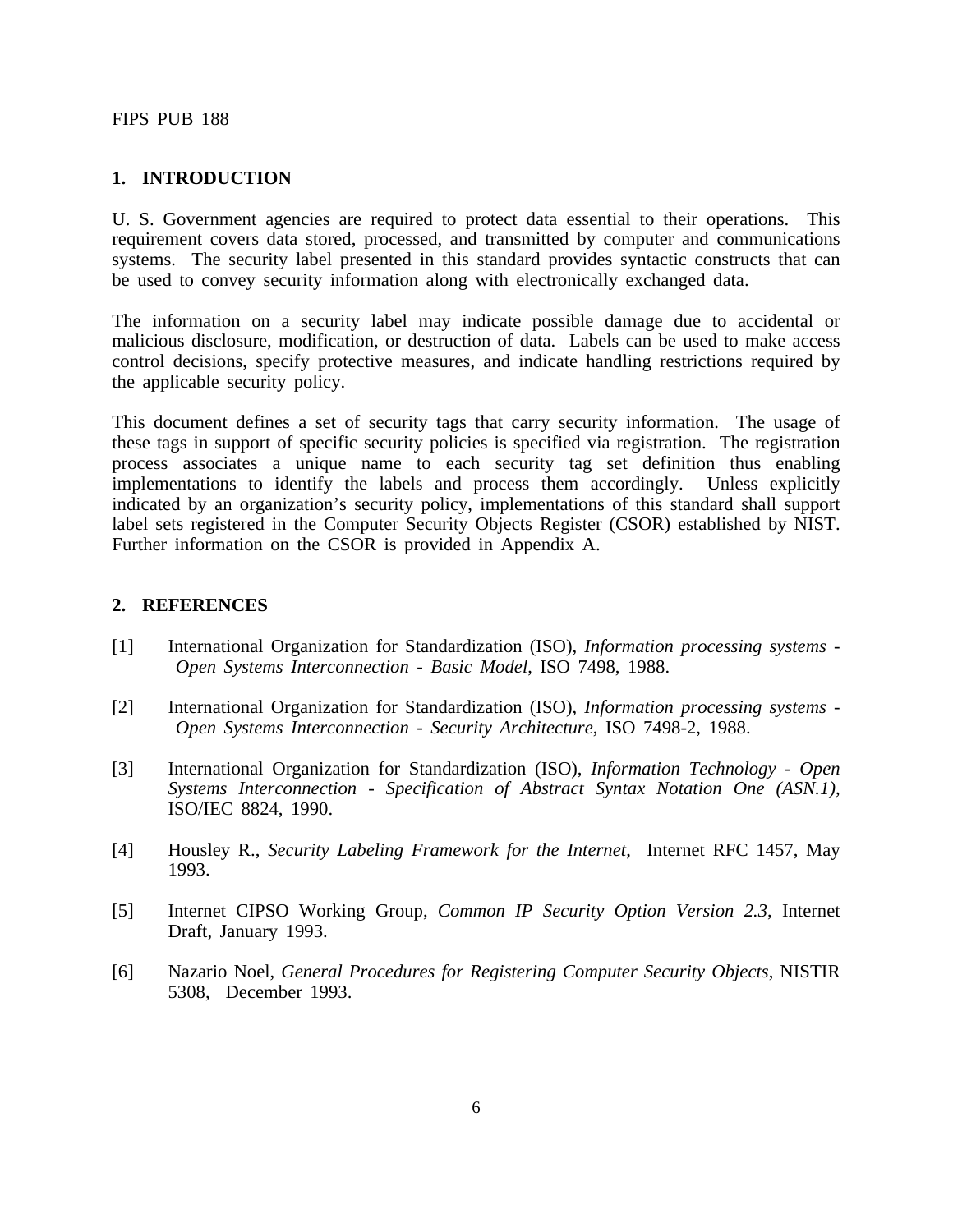## <span id="page-9-0"></span>**3. ACRONYMS AND DEFINITIONS**

#### **3.1 Acronyms**

| ASN.1 -     | Abstract Syntax Notation One.            |
|-------------|------------------------------------------|
| $\bf CSO$ - | computer security object.                |
| CSOR -      | Computer Security Objects Register.      |
| FIPS -      | Federal Information Processing Standard. |
| $LSB -$     | Least Significant Bit                    |
| $MSB$ -     | Most Significant Bit                     |
| OSI-        | Open System Interconnection [1].         |
| PDU-        | Protocol Data Unit [1].                  |

#### **3.2 Definitions**

**computer security object** - A resource, tool, or mechanism used to maintain a condition of security in a computerized environment. These objects are defined in terms of attributes they possess, operations they perform or are performed on them, and their relationship with other objects.

**Computer Security Objects Register** - A collection of CSO names and definitions kept by a registration authority.

**domain** - See *security domain*.

**entity** - An active element in an open system [1].

**Named Tag Set** - Field containing a Tag Set Name and its associated set of security tags.

**network byte order** - The order defined by a network for the transmission of protocol fields that are larger than one octet. This standard assumes most significant octet first.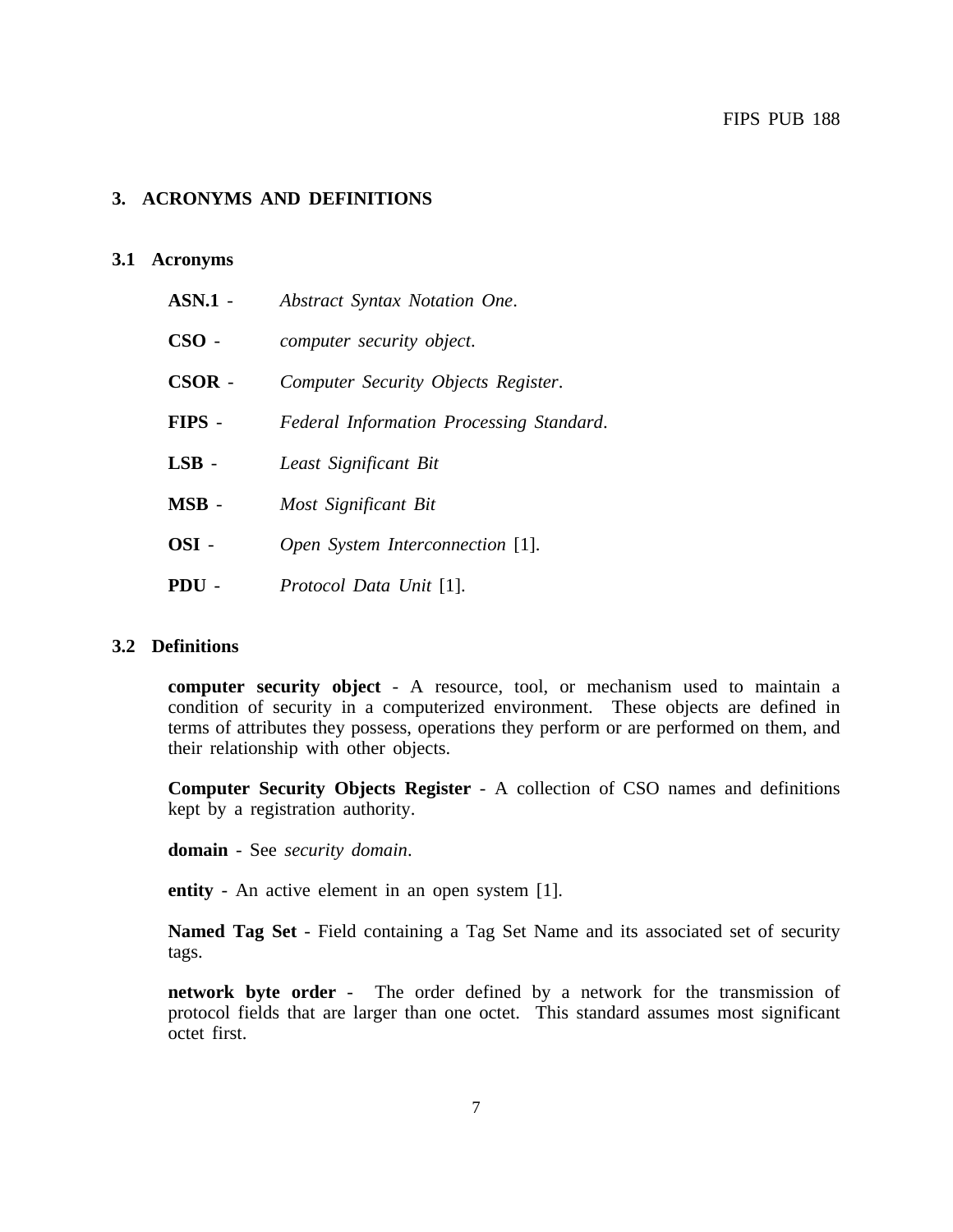**open system** - A set of one or more computers, the associated software, peripherals, terminals, human operators, physical processes, information transfer means, etc., that forms an autonomous whole capable of processing and/or transferring information that complies with the requirements of OSI standards [1].

**Open Systems Interconnection -** This term qualifies standards for the exchange of information among systems that are "open" to one another for this purpose by virtue of their mutual use of applicable standards [1].

**policy** - See *security policy* 

**protocol data unit** - A unit of data specified in a protocol and consisting of protocol information and, possibly, user data [1].

**protocol entity** - Entity that follows a set of rules and formats (semantic and syntactic) that determines the communication behavior of other entities [1].

**registration authority** - Organization responsible for assignment of unique identifiers to registered objects.

**security attribute** - A security-related quality of an object. Security attributes may be represented as hierarchical levels, bits in a bit map, or numbers. Compartments, caveats, and release markings are examples of security attributes.

**security domain** - A collection of entities to which applies a single security policy executed by a single authority [2].

**security label** - A marking bound to a resource (which may be a data unit) that names or designates the security attributes of that resource [2].

**security level** - A hierarchical indicator of the degree of sensitivity to a certain threat. It implies, according to the security policy being enforced, a specific level of protection.

**security policy** - A set of criteria for the provision of security services [2]. It defines and constrains the activities of a data processing facility in order to maintain a condition of security for systems and data.

**security tag** - Information unit containing a representation of certain security-related information (e.g., a restrictive attribute bit map).

**security threat** - A potential violation of security [2].

**Tag Set Name** - Numeric identifier associated with a set of security tags.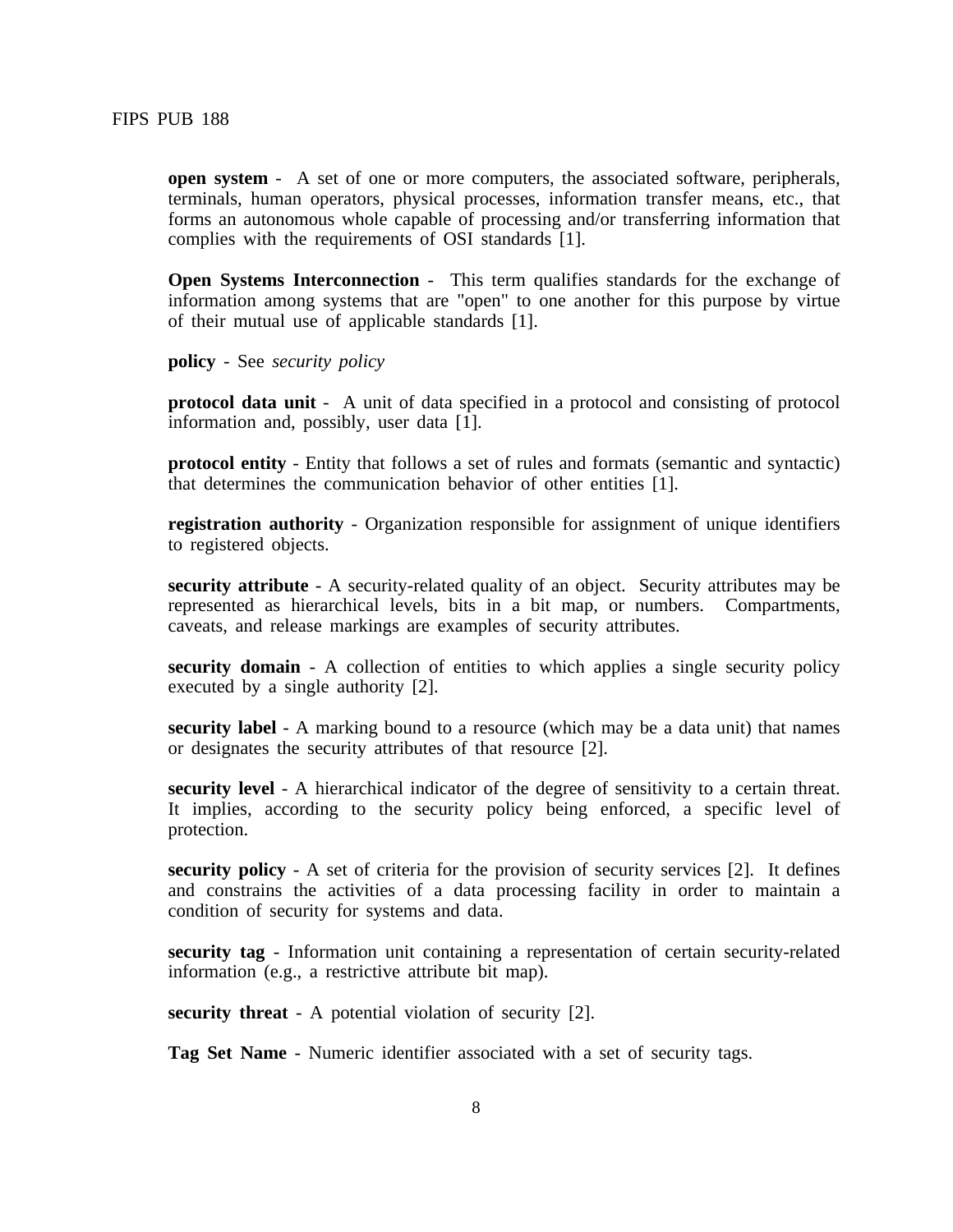#### **4. GENERIC STANDARD SECURITY LABEL SYNTAX**

The Standard Security Label (SSL) is a collection of one or more Named Tag Sets. Every Named Tag Set contains tags carrying security information preceded by a Tag Set Name. The Tag Set Name identifies a register entry where the tag set and its associated semantics are defined. The security tags carry security attributes of the data being exchanged. Security attributes may be represented in several ways, thus the need for several tag types.



Figure 4.1: SSL Named Tag Set

#### **4.1 Named Tag Sets**

As shown in Figure 4.1, each label may contain multiple Named Tag Sets (illustrated by double lines). Each set has a Tag Set Name and one or more security tags (a tag set). Tag Set Names are either non-negative integers or ASN.1 Object Identifiers. Tag Set Names with integer values are suitable for use in labels for lower layer protocols. ASN.1 Object Identifiers (OIDs) have the form of a path through the branches of a registration authority tree (e.g., {1.2.840.101.5}) [3]. OIDs are appropriate for use in Application Layer protocols. There are five security tag types which can be combined to carry security-related data. The data is used by protocol entities to maintain the security condition of a resource of the system (e.g., communications system, data file, application process).

Every label must carry, at least, one Named Tag Set. The use of multiple Named Tag Sets is determined by the security policy enforced and restrictions imposed by the protocol using the labels. A possible reason for using multiple Named Tag Sets on a single label is a requirement for protection under multiple security policies. This may be useful in maintaining an appropriate degree of protection when data is shared across security domain boundaries.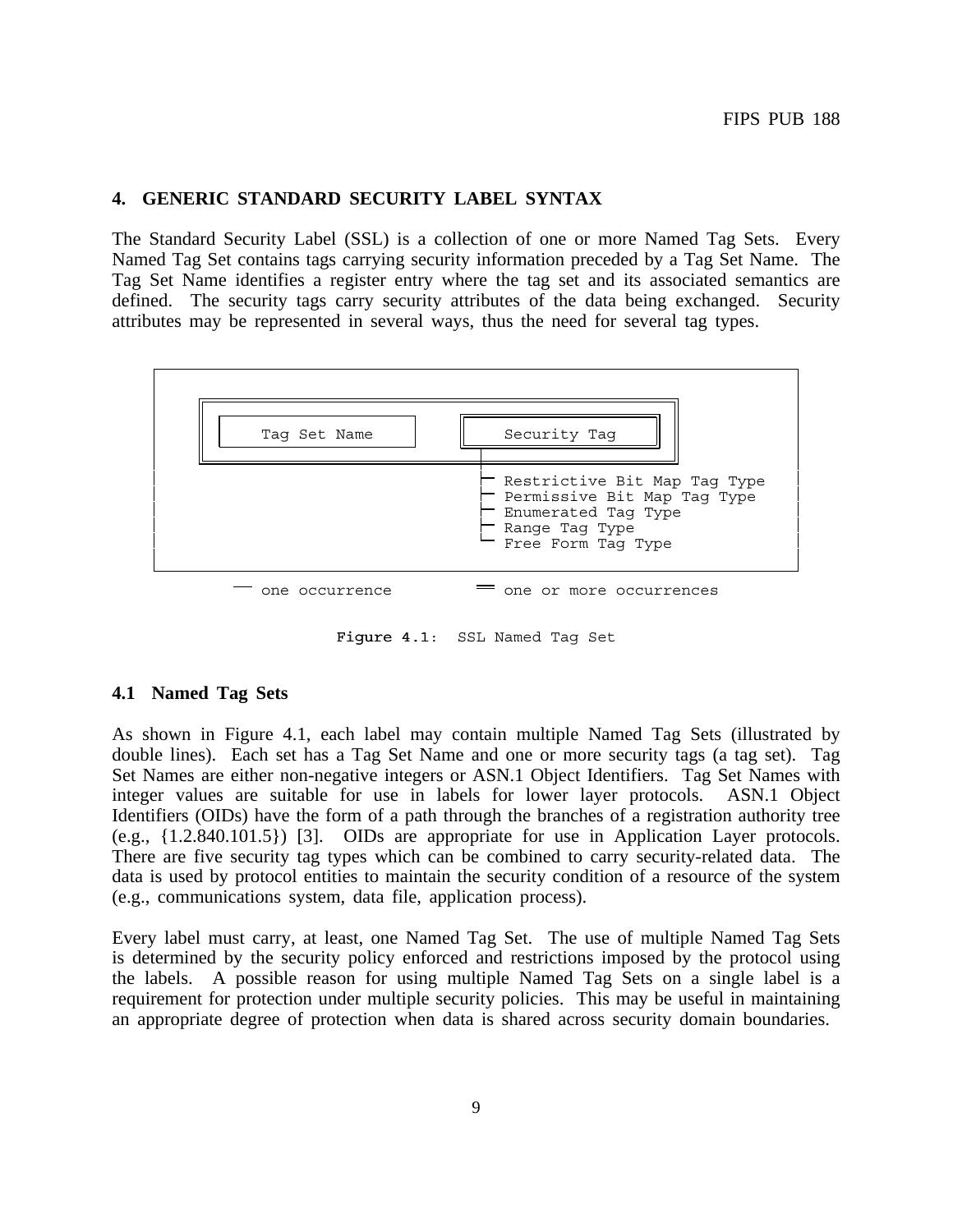#### <span id="page-12-0"></span>**4.2 Security Tags**

The five security tag types defined are not numbered in sequential order to maintain compatibility with a labeling scheme for non-OSI communications systems [5]. Tag Types 1 and 6 are syntactically identical, only the interpretation of the bit settings is different. Although this difference could be handled via registration, Type 6 is included for compatibility with other standards.

#### **4.2.1 Security Tag Type 1**

Tag Type 1, the Restrictive Bit Map Type, contains its type, a non-negative integer, and a bit string. The non-negative integer conveys a security level, a hierarchical security attribute. The higher the value of this attribute the higher the security level of the labeled PDU. This security level could be used to restrict access so that only PDUs with security labels lower or equal to the highest level of the receiving end will be accepted. Restrictions may be extended to not accepting PDUs with labels lower than the lowest level for the receiving end, and so on.

The bit string is used to convey a set of non-hierarchical attributes that apply to the labeled PDU. A bit is assigned to every security policy-defined restrictive attribute. Bits corresponding to restrictive attributes that apply will be set to 1, otherwise bits are set to 0. Access could be restricted to only those PDUs whose set of attributes is a subset of the attributes for the receiving end. Security compartments and caveats are examples of restrictive security attributes.

# **4.2.2 Security Tag Type 2**

Tag Type 2, the Enumerated Type, contains its type, and one or more non-negative integers. The non-negative integer conveys a security level, a hierarchical security attribute. The higher the value of this attribute the higher the security level of the labeled PDU. Each of the integers that follow represent a non-hierarchical attribute that applies to the labeled PDU. This is an alternative to the bit-representation in Tag Types 1 and 6. It is intended to minimize label length in cases where only a few attributes out of a large set apply to the PDU. Attributes enumerated by tags of this type could be restrictive (e.g., compartments) or permissive (e.g., release permissions). Access could be restricted to only those PDUs whose set of attributes is a subset of the attributes for the receiving end. Alternatively, a PDU could be accepted if the receiving end belongs to any of the release groups in the release permission list on the PDU label. The registered tag set semantics indicate how the security attributes on tags of this type are interpreted.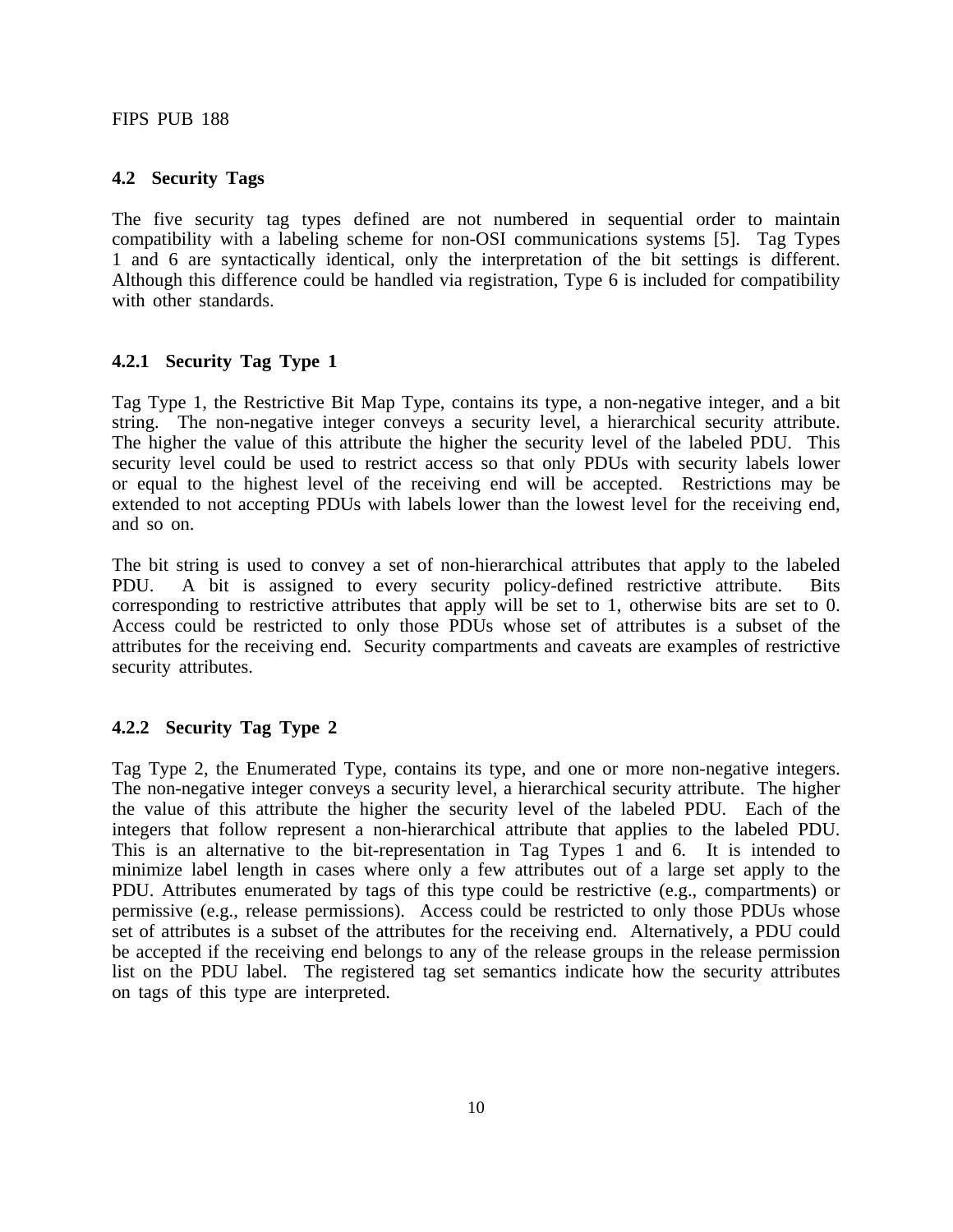#### <span id="page-13-0"></span>**4.2.3 Security Tag Type 5**

Tag Type 5, the Range Type, contains its type, and one or more non-negative integers. The non-negative integer conveys a security level, a hierarchical security attribute. The higher the value of this attribute the higher the security level of the labeled PDU. Each of the integers that follow appear in pairs and represent, respectively, the upper and the lower bounds of ranges of non-hierarchical attributes that apply to the labeled PDU. This is an alternative to the bit-representation in Tag Types 1 and 6. It is intended to minimize label length in cases where all attributes beginning with upper-bound and ending with lower-bound apply to the PDU. A single tag may indicate multiple security attribute ranges. These ranges shall be listed in descending numerical order and shall not overlap. Each upper and lower bound attribute is indicated by a fixed size number. Attributes identified by tags of this type could be restrictive (e.g., compartments) or permissive (e.g., release permissions). Access could be restricted to only those PDUs whose set of attributes is a subset of the attributes for the receiving end. Alternatively, a PDU could be accepted if the receiving end belongs to any of the release groups in the release permission list on the PDU label.

#### **4.2.4 Security Tag Type 6**

Tag Type 6, the Permissive Bit Map Type, contains its type, a non-negative integer, and a bit string. The non-negative integer conveys a security level, a hierarchical security attribute. The higher the value of this attribute the higher the security level of the labeled PDU. The bit string is used to convey a set of non-hierarchical attributes that apply to the labeled PDU. A bit is assigned to every security policy-defined permissive attribute.

Release markings are examples of permissive security attributes. Bits corresponding to types or groups of entities that are granted access to the PDU are set to 0, all other bits are set to 1. For example, the label on PDUs to be available only to members of an organization's Personnel Office will have the bit assigned to the Personnel Office set to 0 and all others set to 1.

A PDU can be accepted if the receiving end belongs to any of the release groups in the release permission list on the PDU label.

#### **4.2.5 Security Tag Type 7**

Tag Type 7, the Free Form Type, is intended as a wild-card tag type that may carry any userdefined type of data appropriate for use with the protocol handling the labels. The full specification of the format of this field shall be provided via registration. Examples of data that may be conveyed with this Tag Type are human/machine readable time stamps, humanreadable policy identifiers, and privacy marks.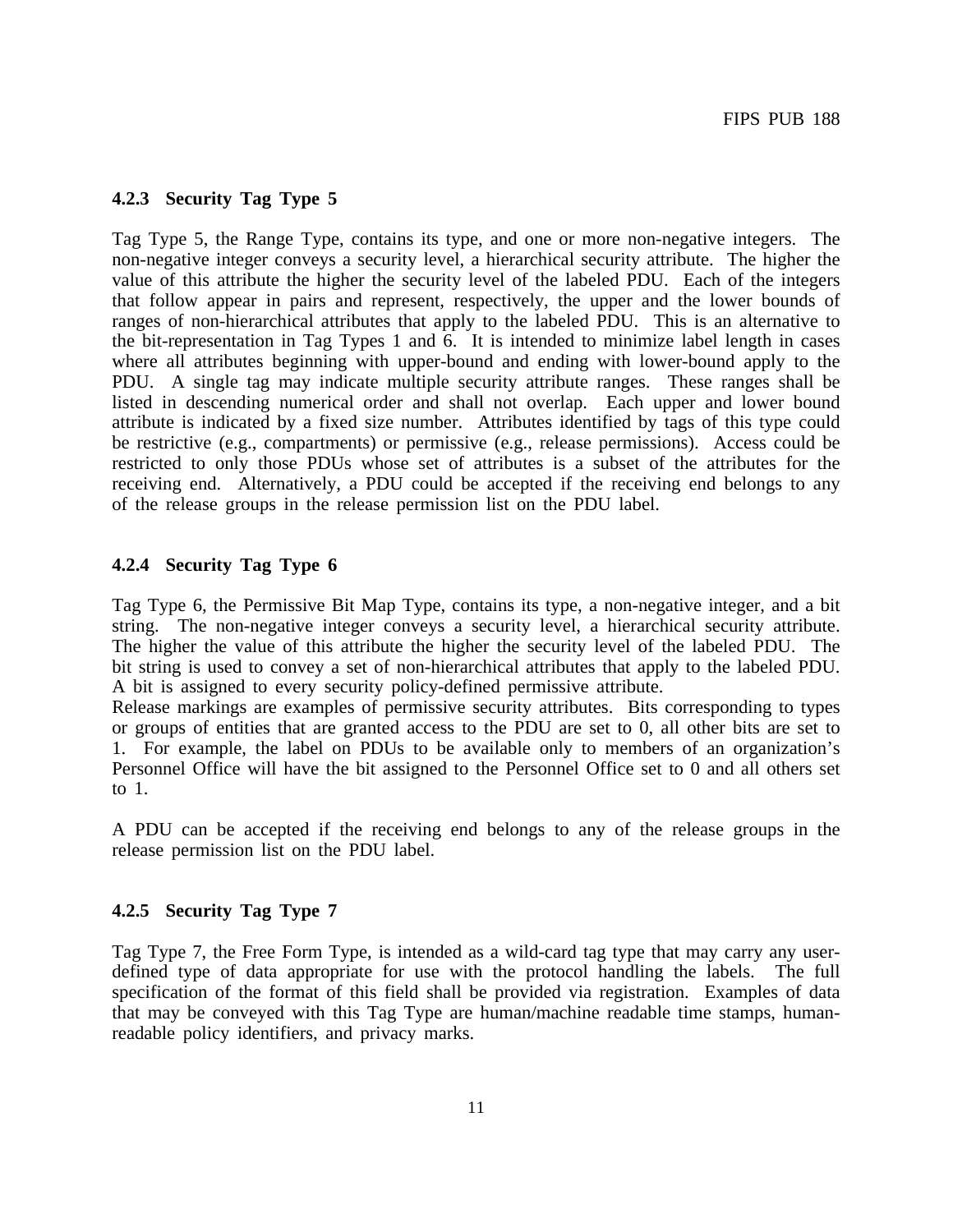#### **5. APPLICATION LAYER STANDARD SECURITY LABEL SYNTAX**

This section gives the security label specification for use at the Application Layer. The Abstract Syntax Notation One (ASN.1) definition for the labels is given in Section 5.1. This specification is derived from the generic syntax presented in Section 4.

The specification allows multiple Named Tag Sets on a single label, therefore implementations shall be able to skip over unrecognized tag sets until a recognized set is found or the label ends. Failure to recognize a Named Tag Set while scanning the label may constitute a security relevant event (i.e., may represent a violation of the security policy that require further action). Indication of occurrence and the ability to log this and all security relevant events, shall be provided by all SSL implementations. The determination of the action to follow upon detection of a possible security relevant event is a policy decision outside the scope of this standard.

#### **5.1 ASN.1 Definition for the Standard Security Label**

| StandardSecurityLabel ::= SET OF NamedTagSet                                                             |                                                                                                         |  |  |  |
|----------------------------------------------------------------------------------------------------------|---------------------------------------------------------------------------------------------------------|--|--|--|
| NamedTagSet<br>tagSetName<br>securityTags                                                                | $\equiv$ SEQUENCE {<br>TagSetName,<br>SEQUENCE OF SecurityTag }                                         |  |  |  |
| TagSetName                                                                                               | $\therefore$ OBJECT IDENTIFIER                                                                          |  |  |  |
| SecurityTag                                                                                              | $\equiv$ CHOICE {                                                                                       |  |  |  |
| -- Type 1 - for restrictive security attributes<br>restrictive bitMap<br>securityLevel<br>attributeFlags | [1] IMPLICIT SEQUENCE {<br>Security Attribute,<br><b>BIT STRING</b><br>ł                                |  |  |  |
| -- Type 2 - security attributes by number<br>securityLevel<br>attributeList                              | enumeratedAttributes [2] IMPLICIT SEQUENCE {<br>SecurityAttribute,<br><b>SET OF SecurityAttribute</b> } |  |  |  |
| -- Type $5$ - all security attributes in the range(s)<br>rangeSet<br>securityLevel<br>rangeList          | [5] IMPLICIT SEQUENCE {<br>Security Attribute,<br><b>SET OF SecurityAttributeRange</b> }                |  |  |  |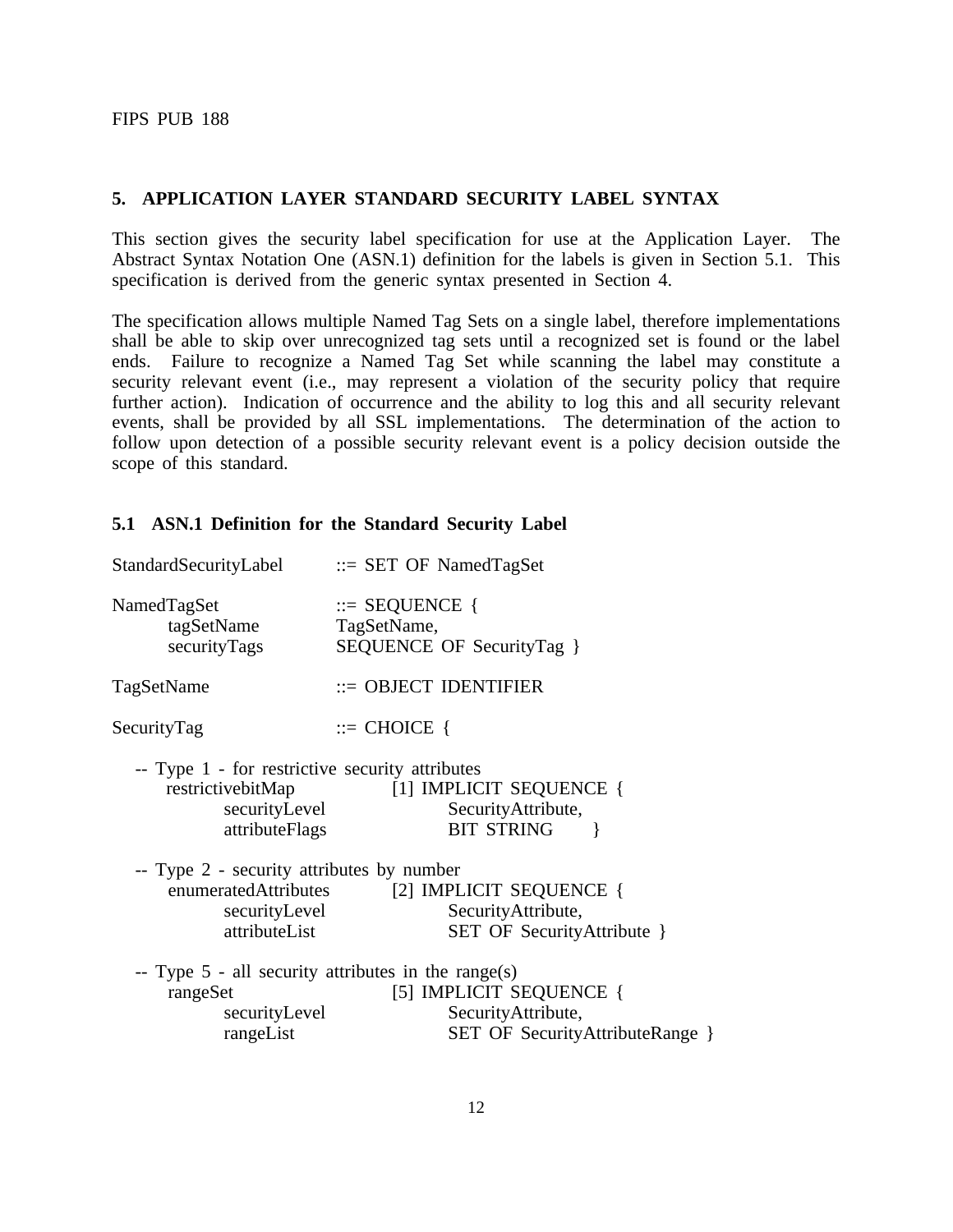<span id="page-15-0"></span>

| -- Type 6 - for permissive security attributes                 |                                          |
|----------------------------------------------------------------|------------------------------------------|
| permissivebitMap                                               | [6] IMPLICIT SEQUENCE {                  |
| securityLevel                                                  | SecurityAttribute,                       |
| attributeFlags                                                 | <b>BIT STRING</b>                        |
| -- Type 7 - format specified via registration<br>freeFormField | [7] IMPLICIT ANY DEFINED BY TagSetName } |
| SecurityAttributeRange                                         | $\therefore$ SEQUENCE {                  |
| upperBound                                                     | SecurityAttribute,                       |
| lowerBound                                                     | SecurityAttribute }                      |
| SecurityAttribute                                              | $ ::=$ INTEGER $(0.MAX)$                 |

#### **6. NETWORK LAYER SECURITY LABEL SPECIFICATION**

This section gives the security label specification for use within Network Layer protocols. This format, derived from the Generic SSL Syntax, is optimized for use at in layer 3 protocols and therefore different from the format that would result from encoding the ASN.1 definition in Section 5 using the ASN.1 Basic Encoding Rules.

#### **6.1 Network Layer Security Label Format**

The Network Layer label has two main parts, a fixed-length header and a variable-length tag section. All multi-octet fields are defined to be transmitted in network byte order with the most significant bit of every octet being transmitted first. Therefore, all fields are shown with the most significant bit on the left and the least significant bit on the right. Figure 6.1 shows the standard security label format for the lower layers.

| Header                          |                             |                             |                 | Security Tag Set |                 |
|---------------------------------|-----------------------------|-----------------------------|-----------------|------------------|-----------------|
| Security<br>Label<br>Identifier | Security<br>Label<br>Length | Security<br>Taq Set<br>Name | Security<br>Taq | $\ddotsc$        | Security<br>Taq |
| 1 octet                         | 1 octet                     | 4 octets                    |                 | Var              |                 |

Figure 6.1 - Security Label Format

#### **6.2 Security Label Identifier**

This field is one octet in length. Its value is  $134$  (10000110<sub>b</sub>).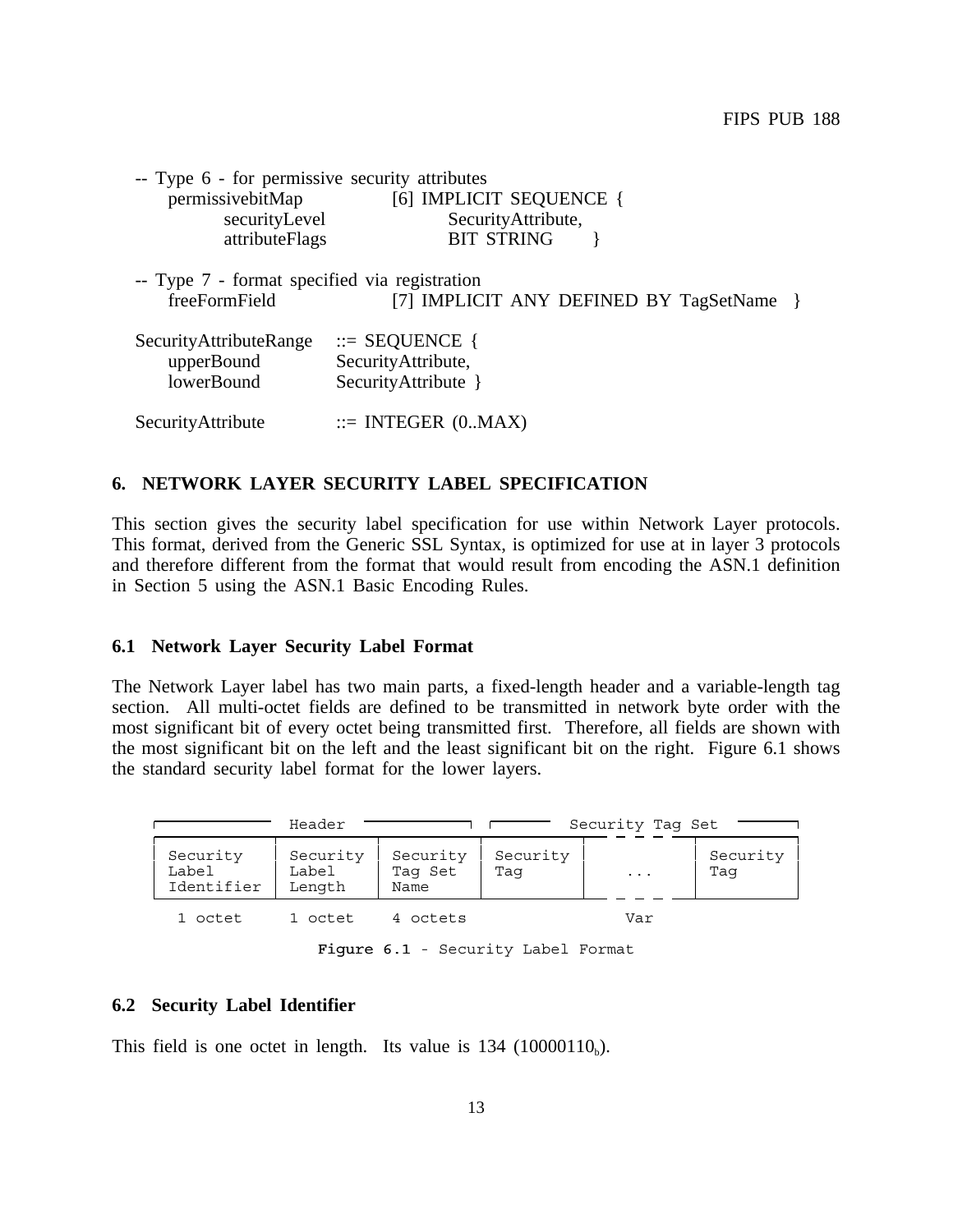#### <span id="page-16-0"></span>**6.3 Security Label Length**

This field is one octet in length. Its value is the total length of the option in octets including the type and length fields. The maximum length value is 255. Note that further length restrictions may be imposed by the specific protocol carrying the label.

#### **6.4 Security Tag Set Name**

Security data is conveyed using Security Tags. The Security Tag Set Name is the numeric name that identifies the registered semantic rules that give meaning to the security data in the label. The rules for interpretation of labels are registered in a Computer Security Objects Register (CSOR). Information on this register appears in Appendix A. The registered rules include the size, type, and number of security tags that appear on a label.

Unlike in upper layer security labels, the Security Tag Set Name carries a fixed-length value. The length of the field is four octets and valid values are positive numbers from 1 to  $0x$  fffffffff<sub>h</sub>. The value 0 is reserved and must not appear as the Security Tag Set Name in any label.

Note: The registration process assigns both a numeric and an alpha-numeric name to every object (i.e. Named Tag Set). See *General Procedures for Registering Computer Security Objects* [6] for more information.

#### **6.5 Security Tags**

A common format for passing security related data is necessary for interoperability. This standard currently defines five types of security tags to carry security attributes of the data in a PDU. Each Security Tag has a one-octet type field and a one-octet length plus a variable size data field. Only tags 1, 2, 5, 6 and 7 are currently defined, this standard reserves all other tag types for future use. Figure 6.2 below shows the general format for security tags.

| ᠇᠇᠇᠇᠇᠇᠇᠇᠇᠇᠇᠇ | T.T.T.T.T.T.T.T. | BBBB  BBBB                               |
|--------------|------------------|------------------------------------------|
| Tag Type     | Tag Length       | Security Data                            |
|              |                  | Figure 6.2 - General Security Tag Format |

#### **6.5.1 Tag Type**

This field is 1 octet in length and identifies the format used to represent the security data, e.g., bit map, list of two-octet attribute numbers, pairs of attribute numbers, etc.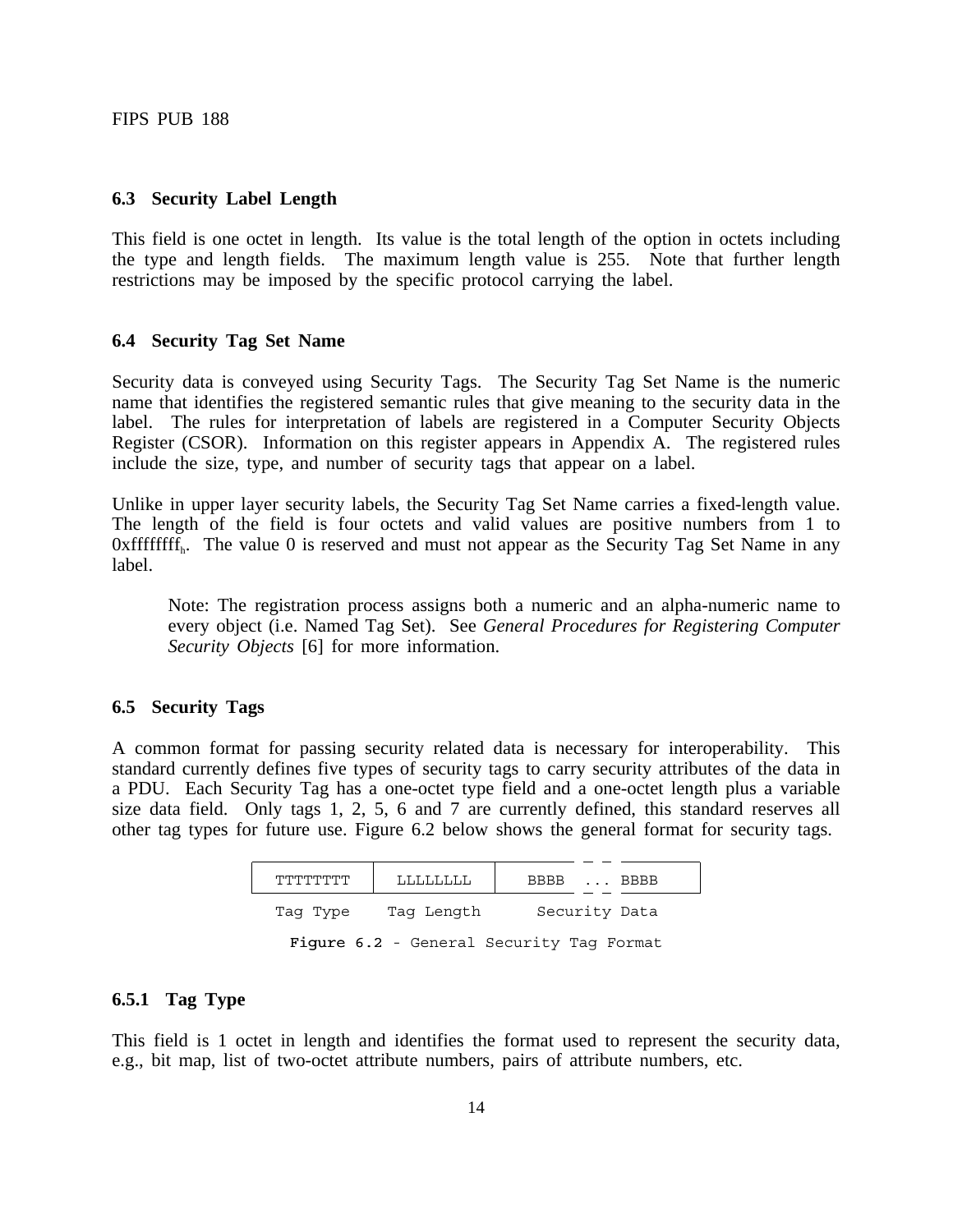#### <span id="page-17-0"></span>**6.5.2 Tag Length**

This field is 1 octet in length. Its value is the total length of the tag type including the type and length fields.

#### **6.5.3 Security Data**

This is a variable-length field. It carries security attributes of the data in the PDU. The Security Data field begins with two one-octet sub-fields. The first one is an all-zero Alignment Octet. Its purpose is to fit the fixed-length part of the tags in a 32-bit field. The second one-octet field is a Security Level. Its value may range from 0 to 255. The values are ordered with 0 being minimum security level and 255 representing the maximum security level. This field is used to convey a hierarchical security attribute. The format of the rest of the Security Data field is different for every tag type and is defined below for each of the currently defined types.

# **6.6 Security Tag Type 1**

Tag type 1 is the Restrictive Bit Map Tag Type. Tags of this type are used to convey restrictive security parameters, such as compartments and protection categories, that may be selected from a set by setting a one-bit flag. Security attributes conveyed by this tag type are used to limit the entities allowed to access the data in the PDU to those with matching attributes. The format of this tag type is as follows:

|          |                 |                                         |                   | 0123                          |
|----------|-----------------|-----------------------------------------|-------------------|-------------------------------|
| 00000001 | <b>LLLLLLLL</b> | 00000000                                | LLLLLLLL          | <i><b>RRRRRRRRRRRRRRR</b></i> |
| Tag Type | Taq<br>Length   |                                         | Security<br>Level | Bit Map                       |
|          |                 | Figure 6.3 - Security Tag Type 1 Format |                   |                               |

#### **6.6.1 Restrictive Security Attribute Bit Map**

The length of this field is variable. The maximum length is 245 octets, although further restrictions may be imposed by the protocol where the labels are used. The minimum length is 0 octets. The ordering of the bits is left to right or most significant bit (MSB) to least significant bit (LSB). For example security attribute 0 is represented by the MSB of the first octet and security attribute 15 is represented by the LSB of the second octet. Bit maps shall be padded with 0s to the right (i.e., up to the least significant bit of the last octet), if necessary. Figure 6.4 graphically shows this ordering.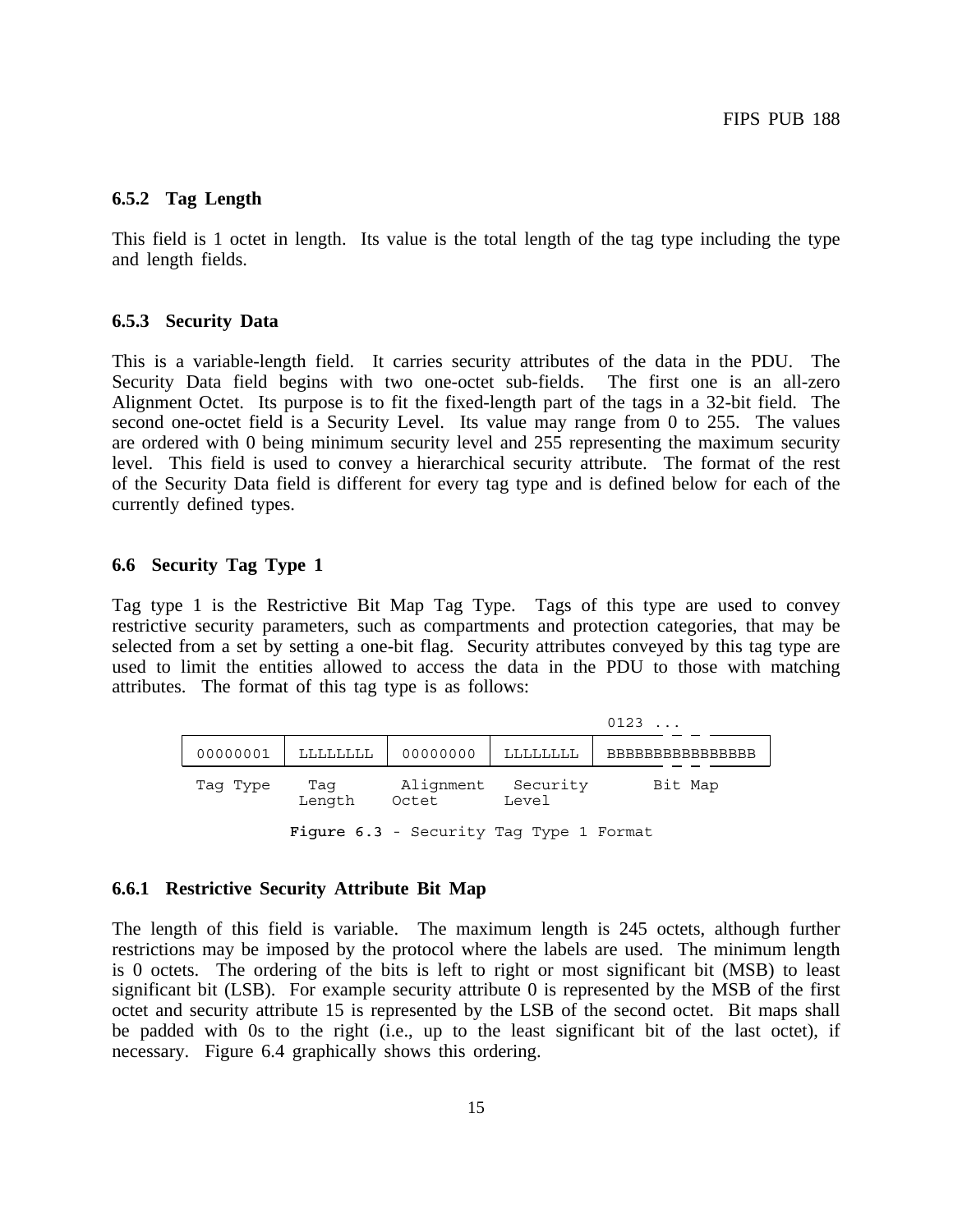Bit N is binary 1 if attribute N is part of the label for the PDU, and bit N is binary 0 if attribute N is not part of the label.

|               |  | Octet 0 Octet 1 Octet 2 Octet 3 Octet 4 Octet 5                                                     |  |
|---------------|--|-----------------------------------------------------------------------------------------------------|--|
|               |  |                                                                                                     |  |
| Bit<br>Number |  | 01234567 89111111 11112222 22222233 33333333 44444444<br>012345 67890123 45678901 23456789 01234567 |  |
|               |  |                                                                                                     |  |

#### Figure 6.4 - Bit Ordering for Bit Map Tags

#### **6.7 Security Tag Type 2**

Tag type 2 is the Enumerated Tag Type. Tags of this type are used when only a few security attributes, out of a large set, apply to the data in a given PDU. This is done by assigning a two-octet non-negative binary number to each security attribute and enumerating those attributes that apply. The format of this tag type is as follows:

|                                        |       |       | 00000010   LLLLLLLL   00000000   LLLLLLLL   CC CC CC CC CC CC CC |  |
|----------------------------------------|-------|-------|------------------------------------------------------------------|--|
| Tag Type Tag Length Alignment Security | Octet | Level | Enumerated Attributes                                            |  |

Figure 6.5 - Security Tag Type 2 Format

#### **6.7.1 Enumerated Categories**

In tags of this type, security attributes are listed by their assigned number value rather than by their position within a bit field. A two-octet number is used to identify each security attribute. Valid values for security attributes are 0 to 65534. Attribute value 65535 is not a valid attribute value.

Note that the two-octet numbers could be used to convey ASCII character pairs as an alternative way of identifying security attributes.

#### **6.8 Security Tag Type 5**

Tag type 5 is referred to as the Range Tag Type. It is used to represent labels where all categories in a range, or set of ranges, apply to the data in a PDU. The format of this tag type is as follows: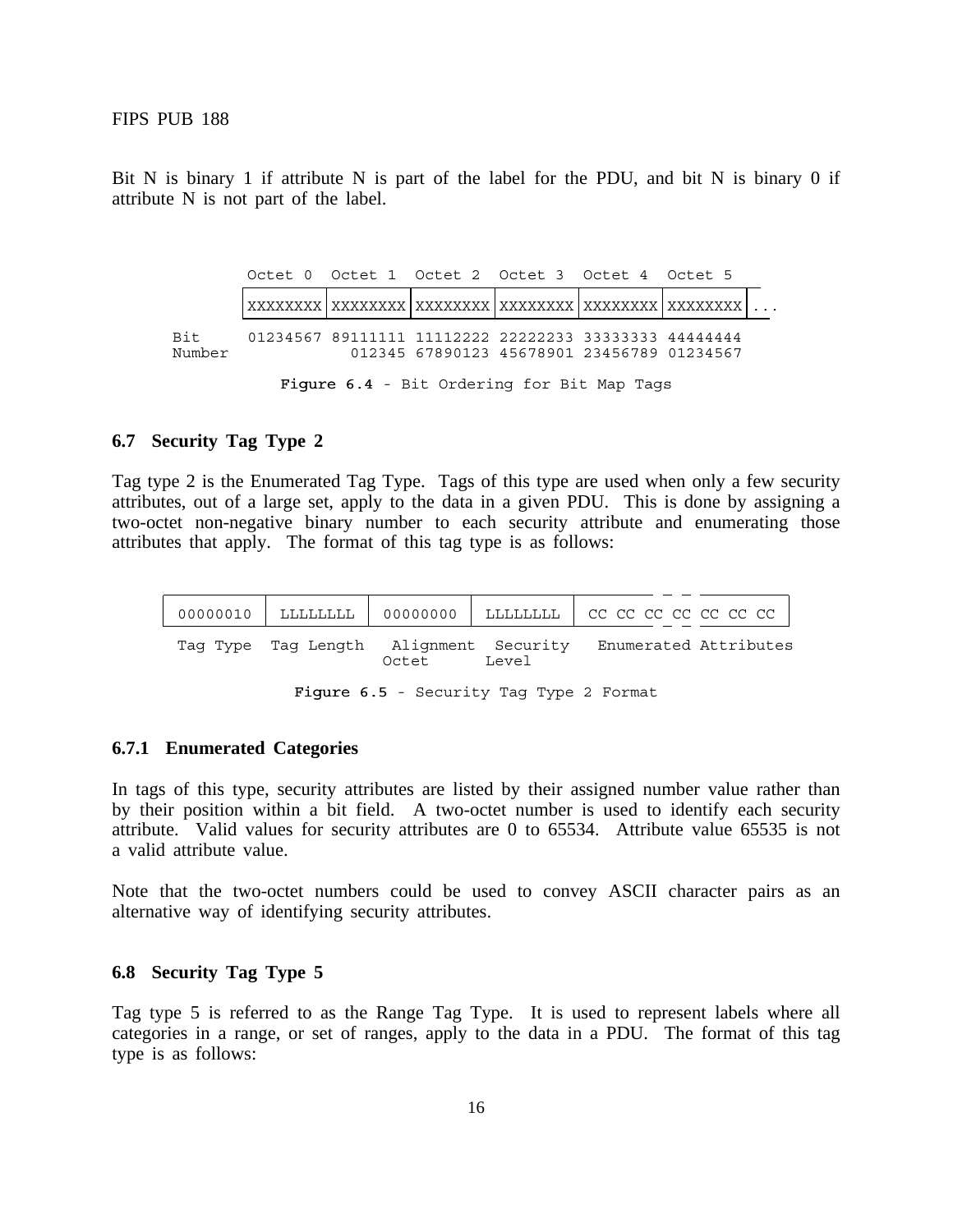<span id="page-19-0"></span>

| 00000101                                | <b>LLLLLLLL</b> | 00000000           | LLLLLLLL          | $Top/Bottom$   $Top/Bottom$ |
|-----------------------------------------|-----------------|--------------------|-------------------|-----------------------------|
| Tag Type                                | Taq<br>Length   | Alignment<br>Octet | Security<br>Level | Attribute Ranges            |
| Figure 6.6 - Security Tag Type 5 Format |                 |                    |                   |                             |

#### **6.8.1 Security Attribute Ranges**

Attribute ranges are pairs of two-octet values that represent the top and bottom security attributes of a range respectively. These range endpoints are included within the range of attributes. All attributes within a range apply to the data in the PDU. The bottom attribute endpoint for the last pair in the tag may be omitted when its value is 0. The ranges must be non-overlapping and be listed in descending order. Valid values for security attributes range from 65534 to 0. Attribute value 65535 is not a valid attribute value.

#### **6.9 Security Tag Type 6**

Tag type 6 is the Permissive Bit Map Tag Type. Tags of this type are used to convey permissive security parameters, such as release markings, that may be selected from a set by resetting a one-bit flag. Security attributes conveyed by this tag type are used to indicate groups of entities are allowed to access the data in the PDU. The format of this tag type is as follows:

|          |               |                                         |                   | 0123                                |
|----------|---------------|-----------------------------------------|-------------------|-------------------------------------|
| 00000110 | LLLLLLLL      | 00000000                                | LLLLLLLL          | <b>BRBBBBBBBBBBBBBBBBBBBBBBBBBB</b> |
| Tag Type | Taq<br>Length | Alignment<br>Octet                      | Security<br>Level | Bit Map                             |
|          |               | Figure 6.7 - Security Tag Type 6 Format |                   |                                     |

#### **6.9.1 Permissive Security Attribute Bit Map**

The length of this field is variable. The maximum length is 245 octets, although further restrictions may be imposed by the protocol where the labels are used. The minimum length is 0 octets. Bits in the map shall be numbered left to right starting with the MSB of the first transmitted octet. For example, security attribute 0 would be represented by the most significant bit of the first octet while security attribute 15 would be represented by the least significant bit of the second octet. Figure 6.4 graphically shows this ordering. Bit maps shall be padded with 1s to the right (i.e., up to the LSB of the last octet), if necessary.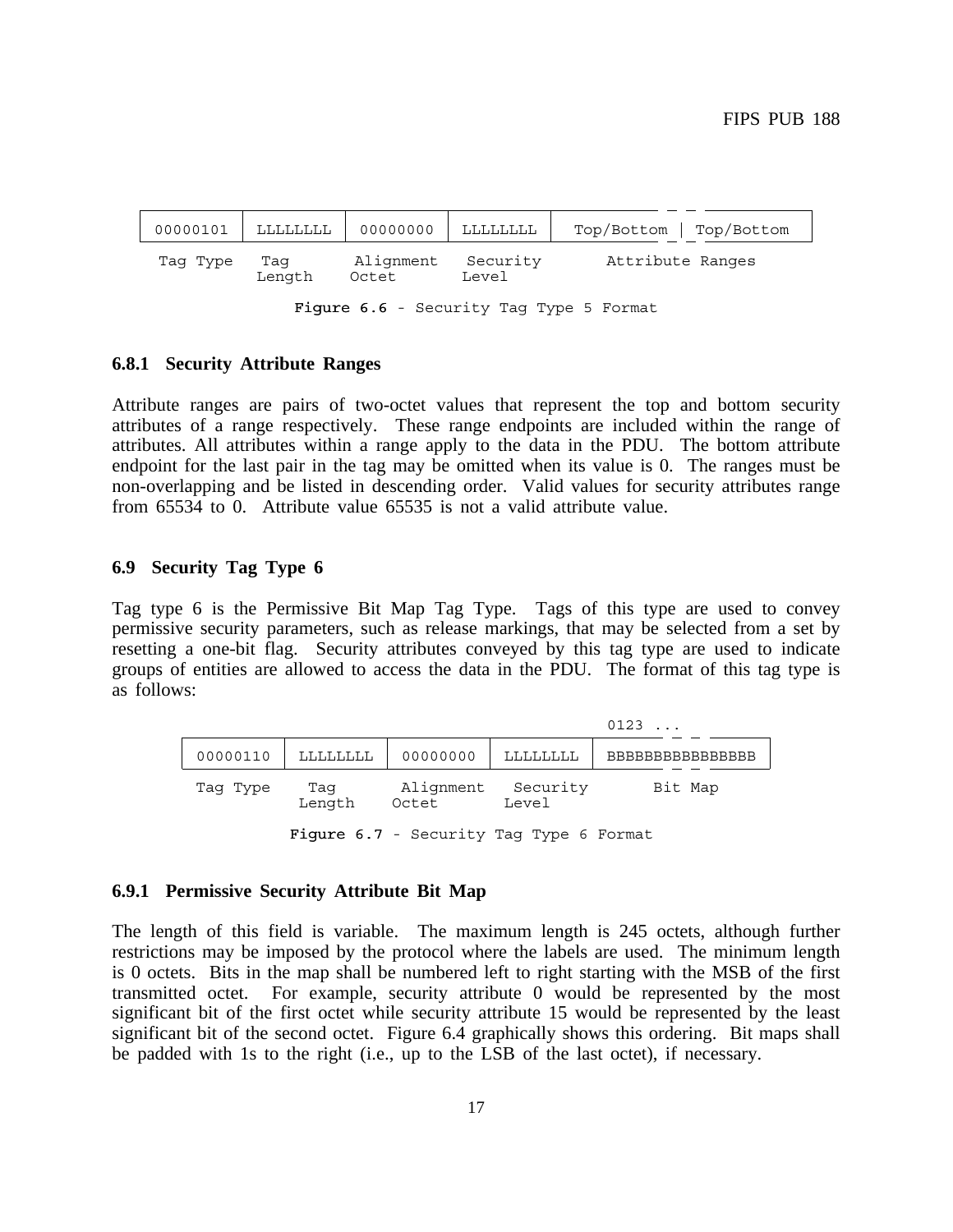<span id="page-20-0"></span>Bit N is binary 0 if entities in group N are allowed to access the data in the PDU, and bit N is binary 1 if entities in group N are not allowed access.

# **6.10 Security Tag Type 7**

Tag type 7 is the Free Form Tag Type. Tags of this type are used to convey a free format field of up to 247 octets. The Security Data field of this tag may hold character strings, or any user-defined data relevant to Layer 3 processing. See *Security Labeling Framework for the Internet* [4], for a discussion on relevant security data. The format of that data must be specified via registration.

The format of this tag type is as follows:

| 00000111 | FFFF<br>FFFF                            |
|----------|-----------------------------------------|
| Tag Type | Tag Length Free Form Field              |
|          | Fiqure 6.8 - Security Tag Type 7 Format |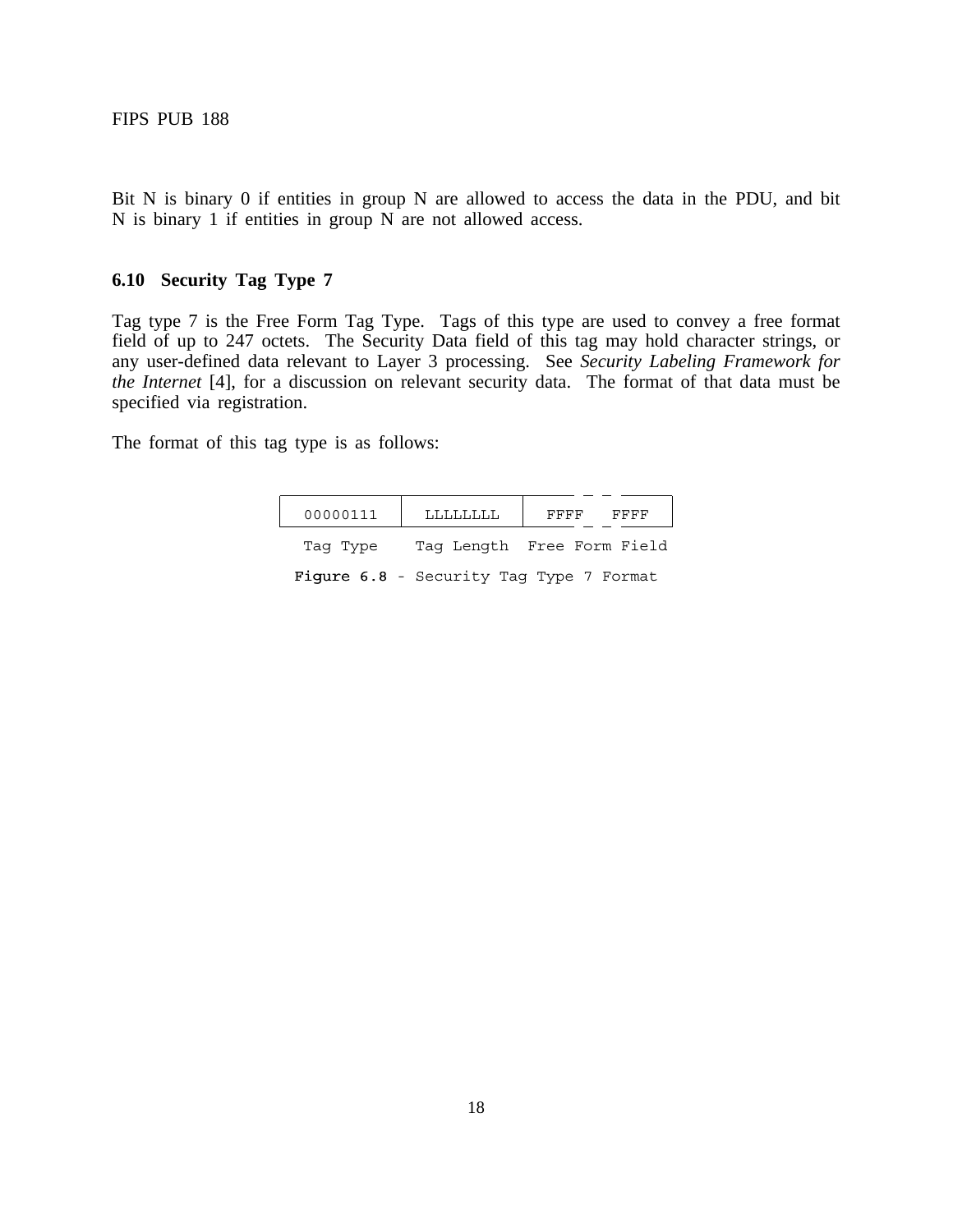#### <span id="page-21-0"></span>**Appendix A** - The Registration Service (*Informative Appendix*)

This standard relies on the availability of a registration service to assign Tag Set Names and serve as the repository of the semantics, special handling rules, and other details required for the implementation and use of security policy-specific label sets. One such service has been established by NIST. The Computer Security Objects Register (CSOR), is defined in the document *General Procedures for Registering Computer Security Objects* [6]. The document contains generic and object-specific registration procedures for security labels and other security objects. The following are examples of the items whose value and significance shall be provided upon registration of a Named Tag Set:

- number of tags,
- length of the set.
- length of each tag,
- ordering of tags,
- full format and semantics for Type 7 tags, and
- security-relevant conditions

Copies of the document and further information are available from the following address:

Computer Security Objects Register

National Institute of Standards and Technology Computer Systems Laboratory Program Coordination and Support Group Building 225, Room B151 Gaithersburg, Maryland 20899 Telephone: (301) 975-2821 Facsimile: (301) 948-1784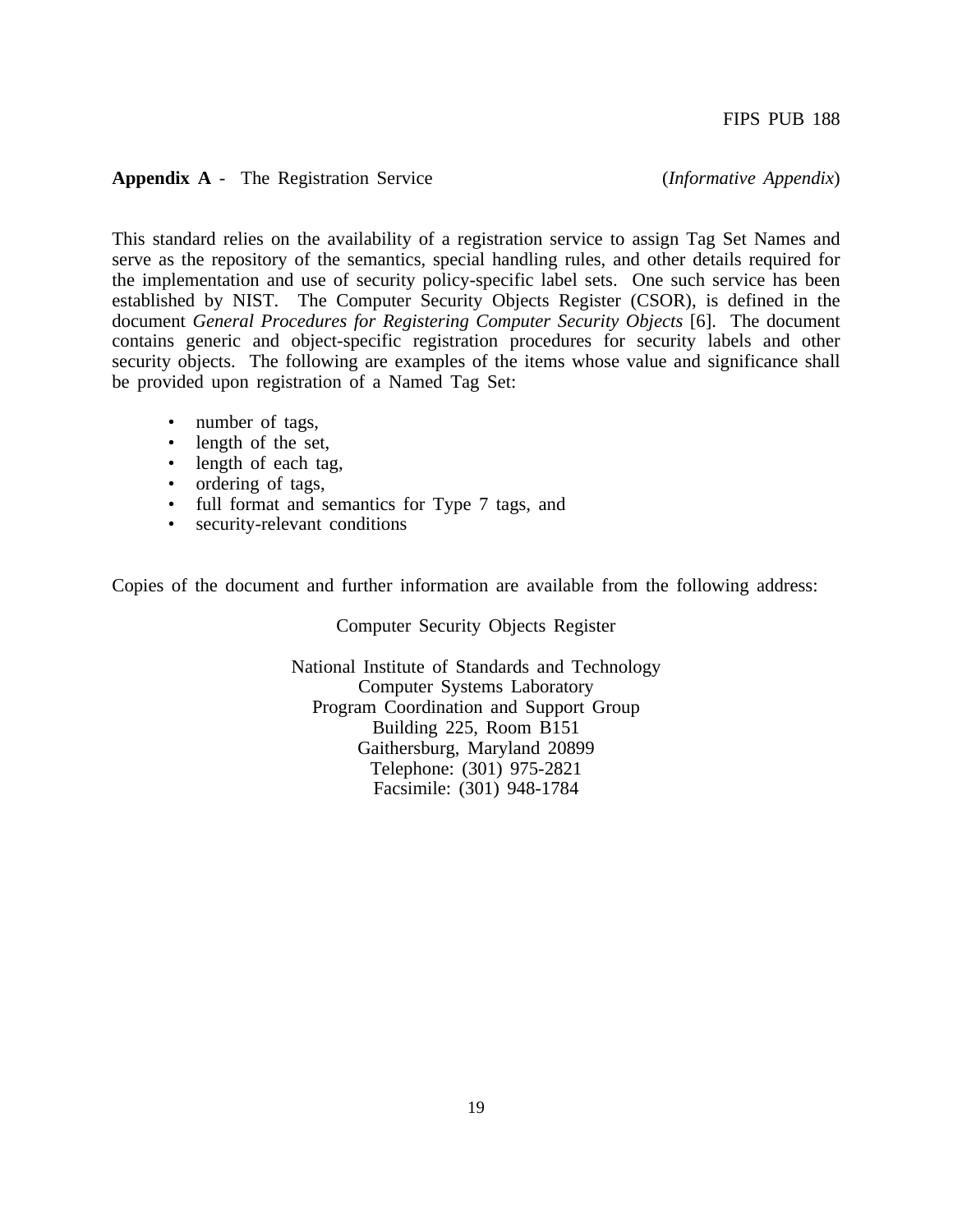<span id="page-22-0"></span>**Appendix B** - Basic Processing Rules (*Informative Appendix*)

To insure support for existing government computer security policies, implementations of the SSL are required to meet mandatory access control requirements in Section 3.1.1.4 of the Orange Book (DOD 5200.28-STD). This Appendix contains a minimal set of processing rules in support of those requirements.

#### **B.1 Trustworthiness of Transmitted Labels**

Security labels used in communication systems are intended as an extension to end system labels. It is therefore necessary to ensure the integrity of the labels and their binding to the corresponding data units. Implementations of the SSL shall support requirements set forth in Section 3.1.1.3 of the Orange Book for the integrity of the labels and their binding to the labeled data.

#### **B.2 Minimum Originator Requirements**

- a. Security label information shall be obtained from a reliable source within the originating system (e.g., a trusted computing base, security management information base). The establishment of the reliability of the label information at the originating system is a local matter. A translation step may be necessary to express the end system label and other attributes in the appropriate SSL format.
- b. The choice of the Named Tag Set and label value(s) depends on the label set negotiated for the security association<sup>1</sup> and the local security attributes of the data being exchanged. The label value for every outbound PDU must be within the range established for the security association. **Note**: The range of values could contain a single label value.
- c. Data units with out-of-bounds label values shall be discarded and audited.
- d. An attempt to send data outside the value range established by the security association constitutes a security relevant event and shall be reported. Implementations shall

<sup>1</sup> A *security association* is a set of security attributes agreed upon by the communicating parties for the protection of information to be transferred. It may define attributes such as the range of allowed security label values, identifiers of protection algorithms (e.g., for integrity and confidentiality), encipherment keys, et cetera.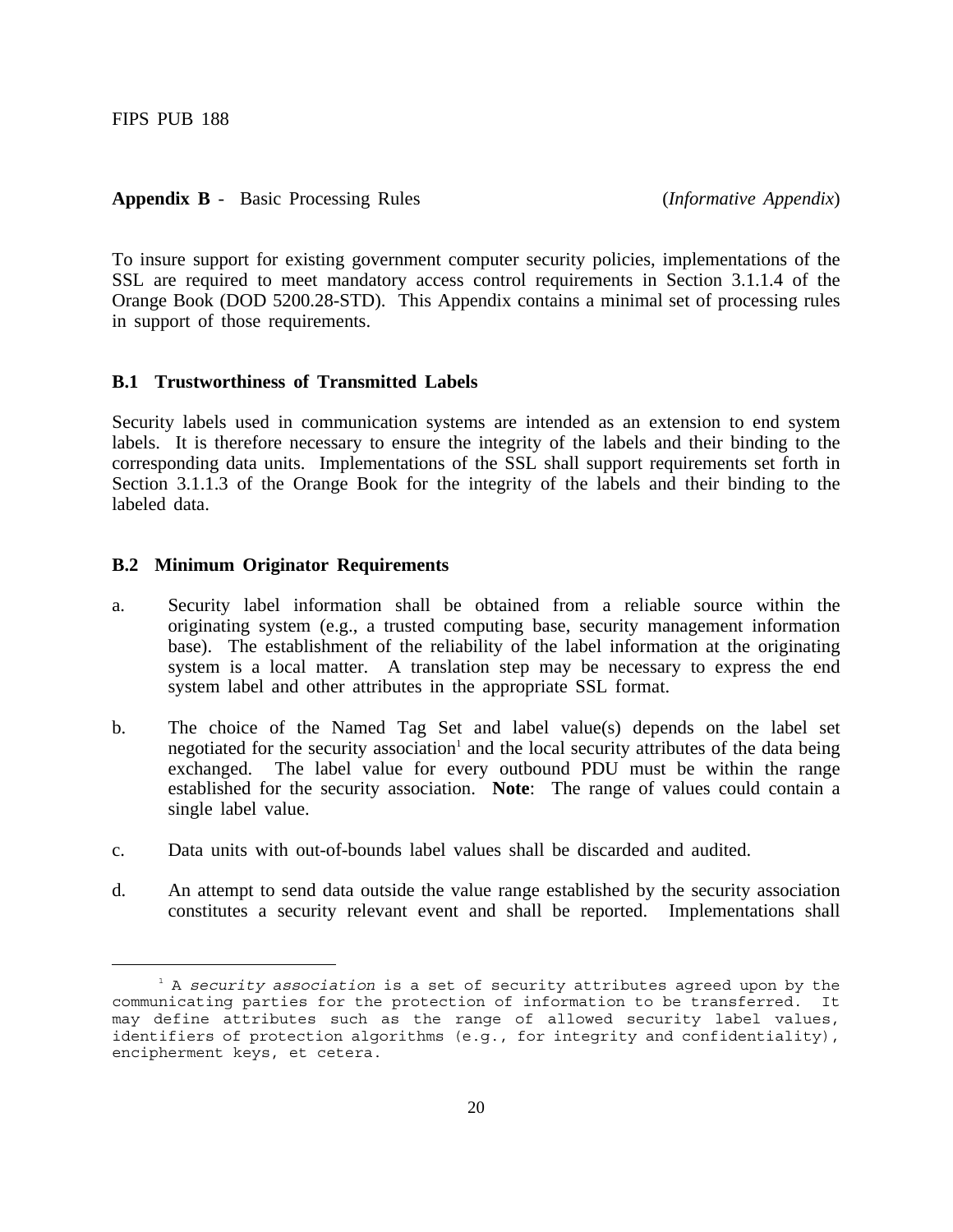provide the option to log the event in an audit trail and to notify the upper layer or application program of the error.

- e. The system administrator shall be able to establish, at configuration time, thresholds and parameters such as whether a type of security relevant event is to be audited and whether notification shall be provided to the upper layer or application program. This determination is a policy-based decision.
- f. At most one label shall be generated for any protected PDU.
- g. If all required security information cannot fit in the appropriate tags, the whole message shall be discarded and audited. Implementations shall provide for an optional error message to be passed to the upper layer.
- h. If the security label cannot fit in the corresponding protocol header, the whole message shall be discarded and audited. Implementations shall provide for an error message to be passed to the upper layer.
- i. If a routing protocol entity cannot establish an appropriate route based on the label, the PDU shall be discarded and the problem audited. Implementations shall provide for an optional error message to be passed to the upper layer.

#### **B.3 Minimum Receiver Requirements**

- a. Upon receipt, labels shall be parsed based on the semantic rules pointed to by the value in the Tag Set Name field of the label.
- b. PDUs with the wrong Tag Set Name for the security association, missing labels, label errors (i.e., any part of the label fails to follow the SSL format or the registered specifications), or out-of-bounds label values shall be discarded. Receipt of such PDUs may require audit. An optional error report PDU could be returned if allowed by the applicable security policy.
- c. All PDUs shall contain at most one label. Detection of more than one label will cause an error. A PDU with multiple labels shall not be accepted.

Note: Depending on the protocol carrying the label and attributes of the security association between the communicating ends it is possible to carry multiple Named Tag Sets on a single label.

d. Whether or not a label must be present on a PDU depends on the attributes for the security association under which the PDU is protected.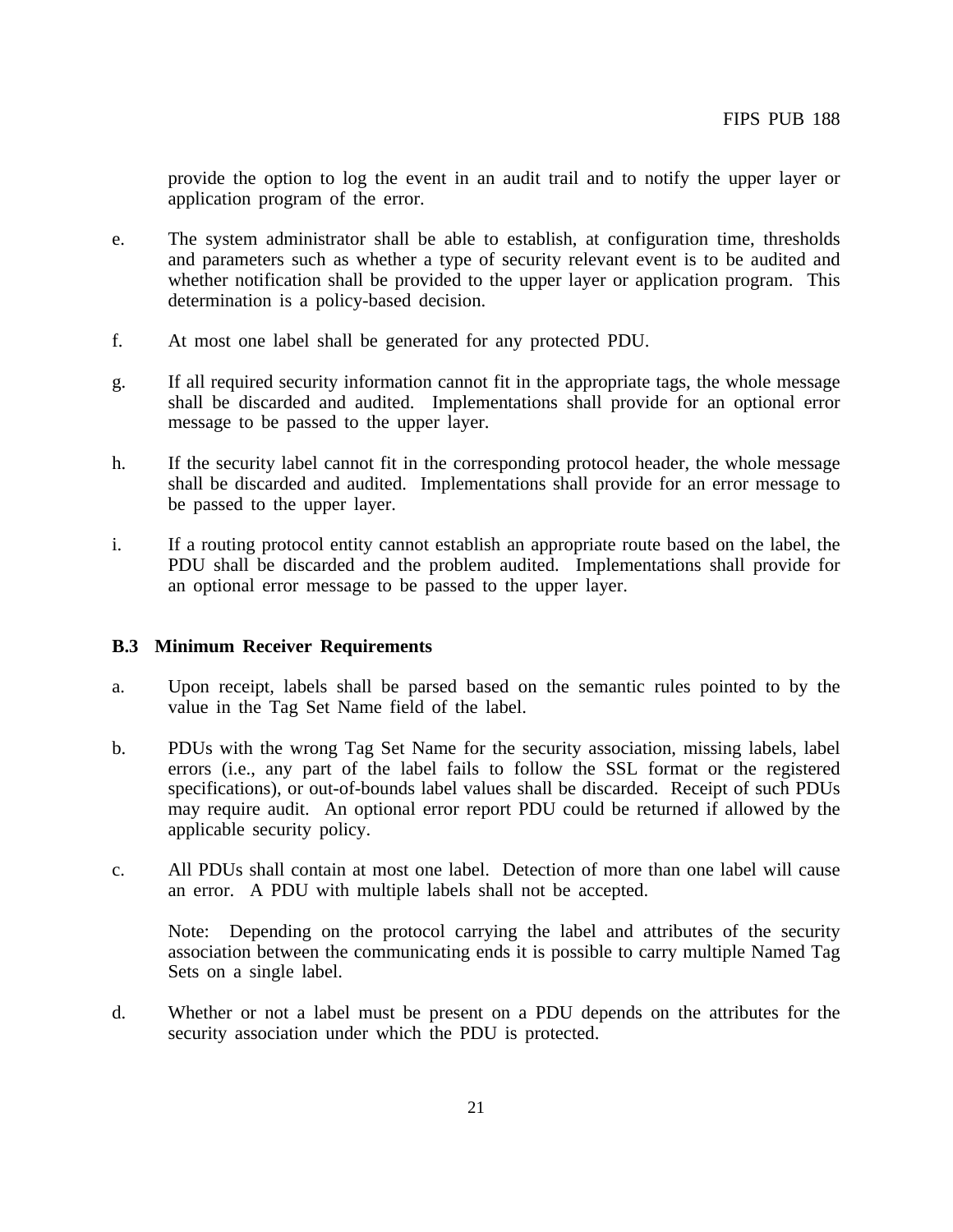e. Implementations shall be able to log security relevant events, such as label errors, in an audit trail and to return error report PDUs. The system administrator shall be able to establish, at configuration time, thresholds and parameters such as whether a type of security relevant event is to be audited and whether to return an error report PDU. This determination is a policy-based decision.

# **B.4 Minimum Intermediate System Requirements**

Depending on the protocol using the labeling function, intermediate systems may have to process label information.

- a. Intermediate systems shall maintain parsing information for the Tag Set Name(s) supported. Upon receipt, labels shall be parsed based on the semantic rules pointed to by the value in the Tag Set Name field of the label.
- b. PDUs with the wrong Tag Set Name for the security association, missing labels, label errors (i.e., any part of the label fails to follow the SSL format or the registered specifications), or out-of-bounds label values shall be discarded. Receipt of such PDUs may require audit. An optional error report PDU could be returned if allowed by the applicable security policy.
- c. The intermediate system shall provide the option of forwarding or dropping PDUs with unrecognized Tag Set Names and unlabeled or unprotected PDUs. Appropriate behavior is determined by the system administrator at configuration time according to the applicable security policy. Receipt of such PDUs may require audit.
- d. At most one label can be present on a PDU. Detection of more than one label will cause an error. A PDU with multiple labels shall not be forwarded.

#### **B.5 Error Report PDUs**

Although specific error PDU format is protocol dependent, there is a common set of events for which sender notification could be required. Those events are:

Incoming violation

| Out-of-bounds label - | At least one security attribute value on a label is outside<br>of the range of accepted values for the corresponding<br>security association.         |
|-----------------------|-------------------------------------------------------------------------------------------------------------------------------------------------------|
| Unrecognized label -  | The Tag Set Name(s) on the incoming label is (are) not<br>valid for the corresponding security association (or<br>unrecognized by the receiving end). |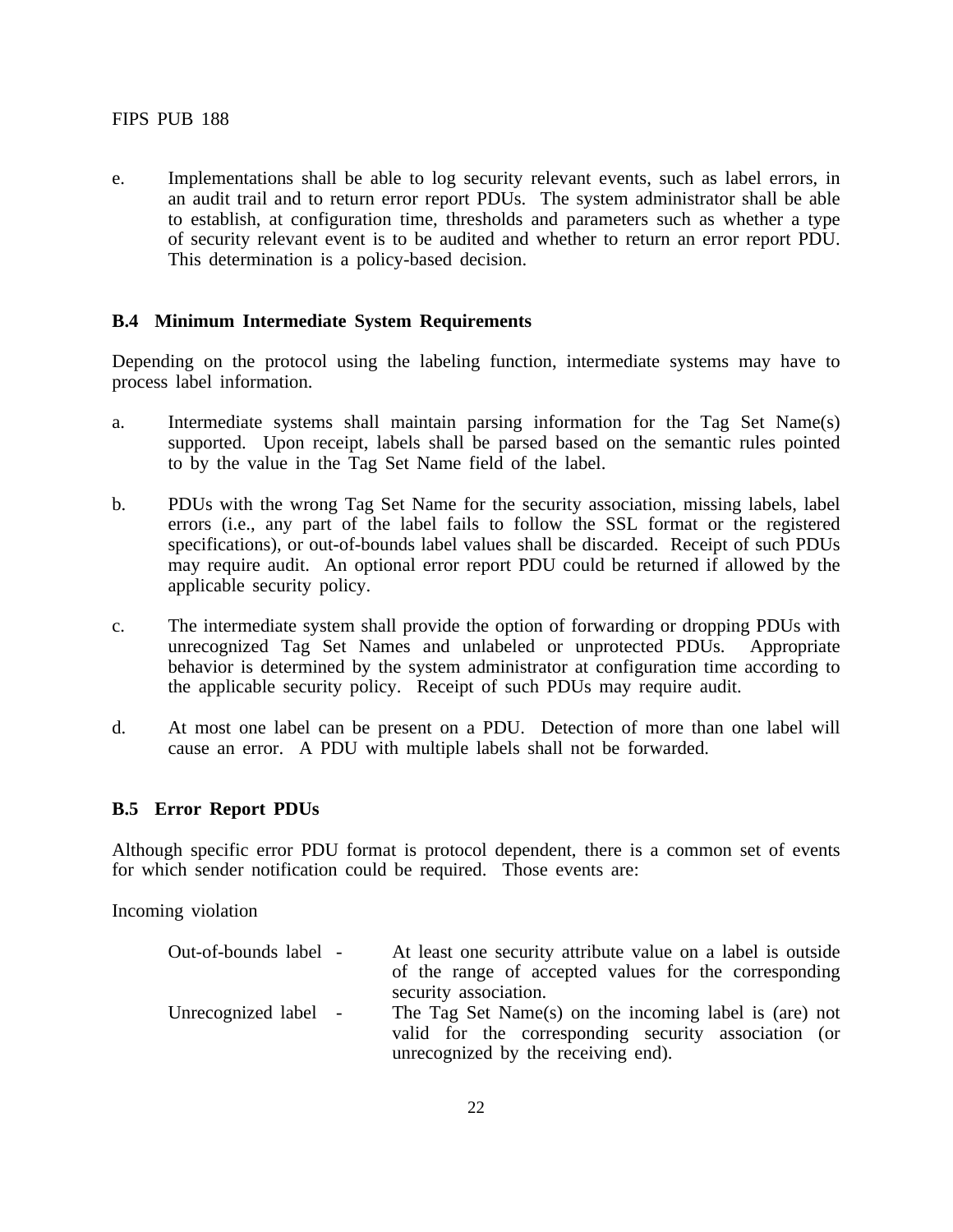| Bad label            |                          | At least one error is found when parsing the incoming<br>label. This includes the case when more than one Named<br>Tag Set is found on a label for which only one is<br>accepted. |
|----------------------|--------------------------|-----------------------------------------------------------------------------------------------------------------------------------------------------------------------------------|
| Label missing        |                          | No security label is found although one is required by the<br>security association; or more than one label is present on<br>any PDU header.                                       |
| Forwarding violation | $\overline{\phantom{a}}$ | An intermediate system is unable, due to policy restrictions<br>or inability to obtain a valid security association, to<br>forward a PDU.                                         |

No error reports shall be generated due to problems with incoming error report PDUs, although implementations shall provide the option to audit such problems.

#### **B.6 Policy-Based Processing Rules**

The following policy-based processing rules support the Department of Defense Mandatory Access Control Policy. That policy separates all system elements into *objects*<sup>2</sup> and *subjects*. The data carried in a PDU is an object and anything that can send or receive objects (e.g., a host, an application) is a subject. Each object has a "sensitivity" label associated to it. Every subject is assigned a range of label values that it is authorized to send and a range of label values that it is authorized to receive. These labels have a hierarchical "sensitivity level" and a set of "sensitivity categories". For a subject to have access to an object, the following criteria must be met:

(1) The upper level of the subject's "receive range" must be greater or equal to sensitivity level of the object,

(2) the lower level of the subject's "receive range" must be less or equal to sensitivity level of the object, and

(3) the set of sensitivity categories for the subject must include all the sensitivity categories for the object.

<sup>2</sup> The definition of the term *object*, in the context of this discussion of security policies, is different from that used throughout the main body of this standard.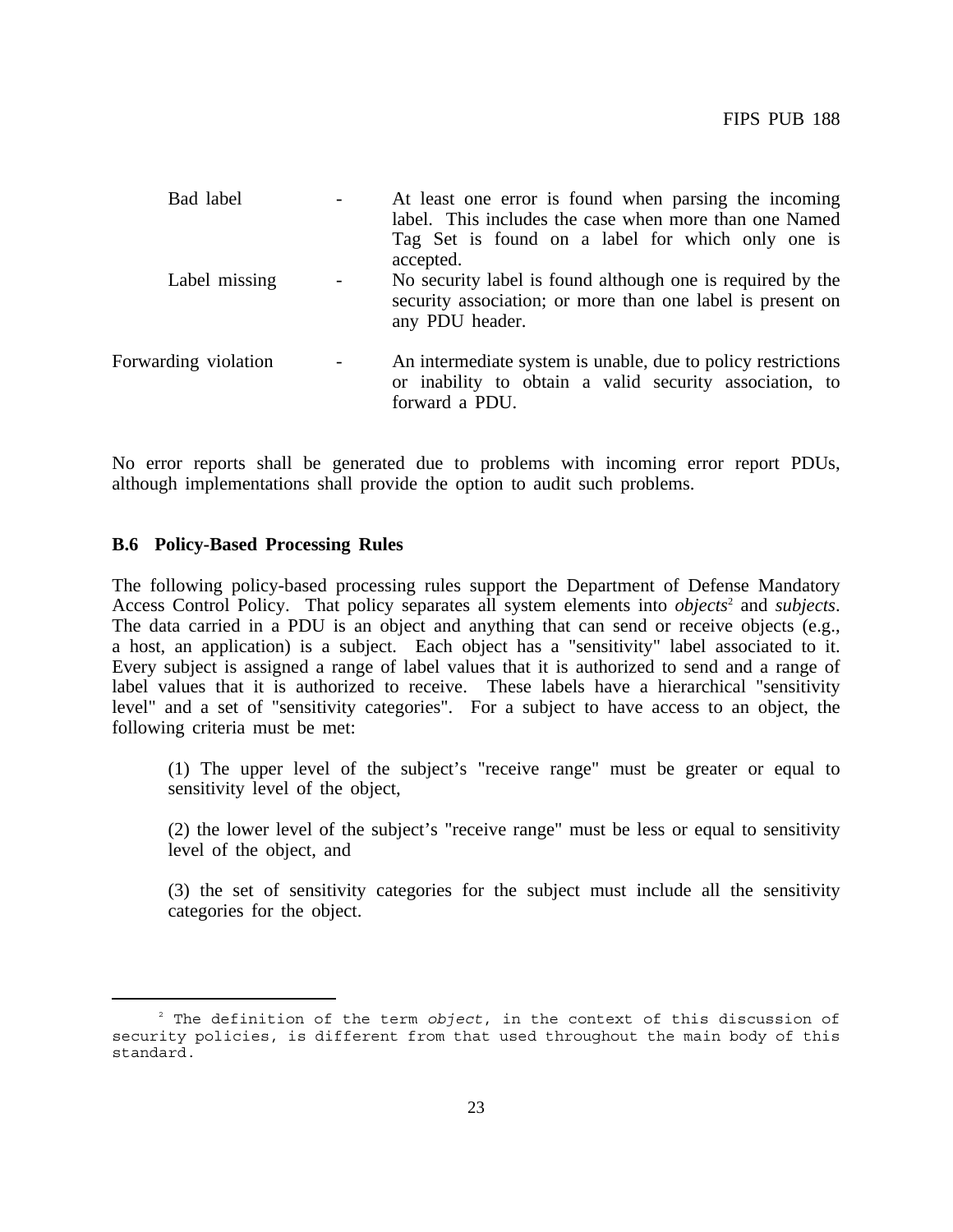Tag Type 1 supports this "restrictive" security policy and should be processed accordingly. Tag Types 2 and 5 may also support the same policy if specified explicitly and unambiguously through registration.

A complimentary security policy based on release authorizations or "release markings" is also available. Under such policy objects and subjects have a list of release categories. For a subject to have access to an object it must have at least one release category in common with the object. For instance, subjects acting on behalf of an organization's Personnel Department staff can have access to objects carrying a release marking for that department.

Tag Type 6 supports this "permissive" security policy and should be processed accordingly. Tag Types 2 and 5 may also support the same policy if specified explicitly and unambiguously through registration.

It is expected that most security label implementations will support these policies. Named Tag Sets that support either or both of these policies may be defined and registered. The specific value range for an instance of communication should be established a priori when setting up a security association between the communicating ends. When tags supporting both policies appear on a label the restrictive tag (supporting the sensitivity policy) is processed first. If that succeeds, then the permissive tag (supporting the release policy) is processed. In a restrictive security tag, the hierarchical component (sensitivity level) is processed first. Only if the sensitivity level is within the valid range for the security association are the sensitivity categories tested. In a permissive tag the security level field could carry a sensitivity level, as in the restrictive tags, or a null value. If both restrictive and permissive tags are carried on the same label only the security level field in the restrictive tag shall contain significant information, the permissive tag must carry a null value in that field. The release markings may only be processed after all other tests are passed.